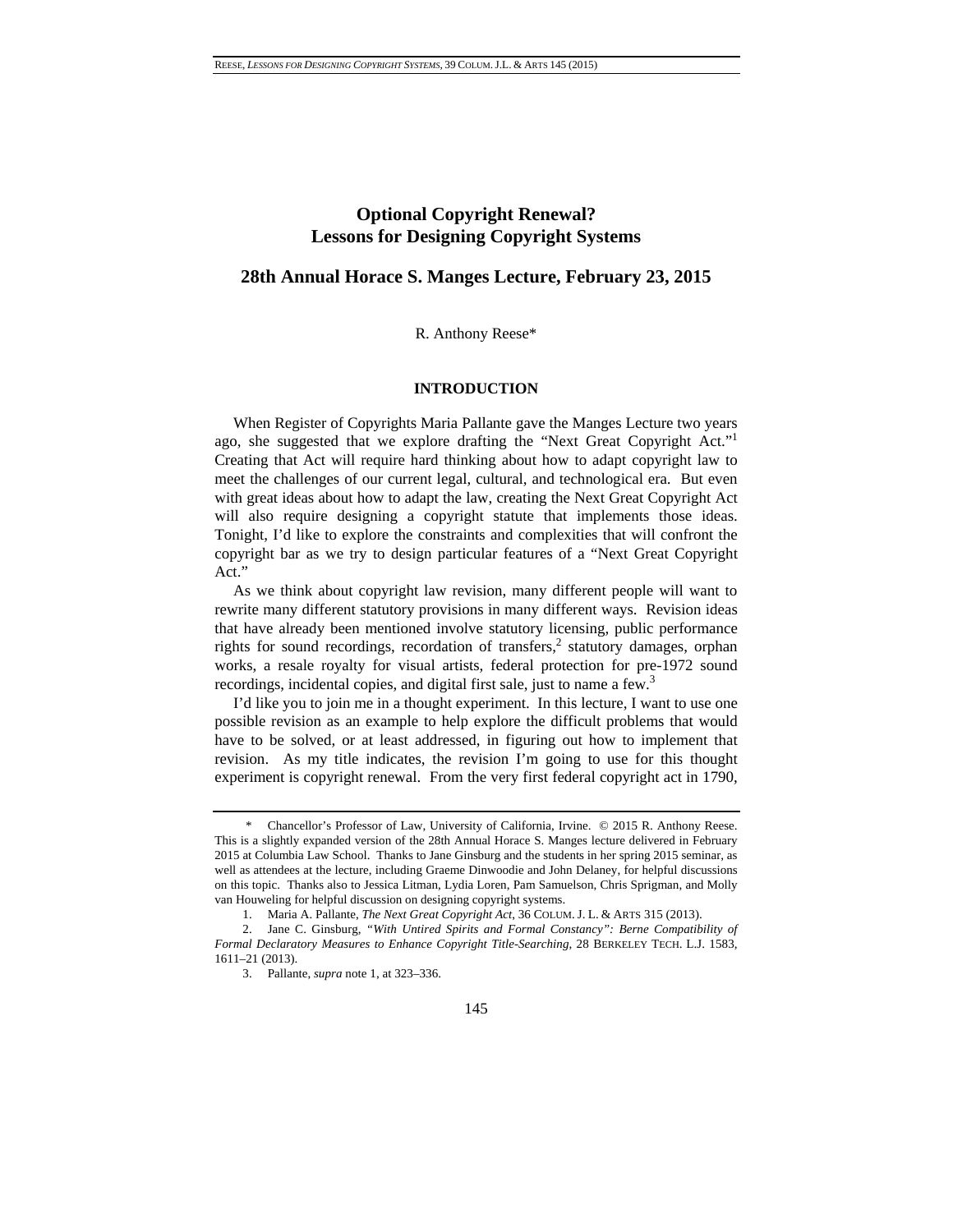up through 1977, renewal was part of U.S. copyright law.4 The law protected a copyrighted work for an initial term of protection. When that initial term of copyright expired, the work entered the public domain unless renewal formalities were complied with, in which case the law granted a second, renewal term of copyright in the work.<sup>5</sup> The 1976 Copyright Act ended this system of granting copyright protection in two separate terms of years,<sup>6</sup> and granted works created on or after its effective date of January 1, 1978, a unitary term of protection that generally lasts for the life of the author plus a term of years.7

For our thought experiment, I want to imagine revising U.S. copyright law to again divide a work's copyright term into two separate parts, and to condition the continuation of copyright protection for the work during the second (renewal) term on an affirmative act to renew the work's copyright. I won't spend much time examining whether or not it would be *desirable* to put a renewal feature back in U.S. copyright law. Instead, I will discuss copyright renewal in order to explore some lessons for designing copyright systems that I hope will be useful in thinking more generally about how to draft statutory provisions that implement many of the different kinds of revisions that might be considered as part of a Next Great Copyright Act. Some of these lessons are specific to copyright law. Others are not. But I hope that identifying them will help us write a better copyright statute.

#### **I. WHY RENEWAL?**

#### **A. LENGTH OF TERM AND REVERSION OF OWNERSHIP**

You may be asking, "Why renewal?" A renewal mechanism could address two different dissatisfactions that some observers have with the current copyright system. First, many people think the provisions allowing termination of an author's transfers of copyright to third parties are cumbersome and ineffective as a mechanism to ensure that an author reaps some of the financial benefit if her work proves to have long-lasting audience appeal.<sup>8</sup> Reversion has been described as an

 <sup>4.</sup> Copyright Act of May 31, 1790, ch. 15, § 1, 1 Stat. 124 (repealed 1831) (initial term and renewal terms of fourteen years); Copyright Act of Feb. 8, 1831, ch. 16, §§ 1–2, 4 Stat. 436 (repealed 1870) (initial term of twenty-eight years, renewal term of fourteen years); Copyright Act of Jul. 8, 1870, ch. 230, §§ 87–88, 16 Stat. 212 (repealed 1909) (same); Copyright Act of Mar. 4, 1909, ch. 320, § 23, 35 Stat. 1075, 1080 (initial and renewal terms of twenty-eight years each). Indeed, as discussed *infra* note 6, renewal remained in place under the 1976 Act for works copyrighted before that act took effect.

<sup>5</sup>*.* ROBERT A. GORMAN, JANE C. GINSBURG, & R. ANTHONY REESE, COPYRIGHT: CASES & MATERIALS 411 (8th ed. 2011).

 <sup>6.</sup> In fact, the 1976 Act only ended the renewal system prospectively. Works that had already been copyrighted before January 1, 1978 still have copyright protection divided into two separate terms. 17 U.S.C. § 304(a)–(b) (2012). Copyright renewal, however, became automatic in 1992. Copyright Renewal Act, Pub. L. No. 102-307, § 102, 106 Stat. 264, 264–65.

 <sup>7. 17</sup> U.S.C. § 302(a) (2012). As originally enacted, this section granted copyright for the author's life plus fifty years. The section was amended in 1998 to provide protection for a life-plusseventy term. Sonny Bono Copyright Term Extension Act, Pub. L. 105-298, § 102, 112 Stat. 2827, 2828. *See generally* Eldred v. Ashcroft, 537 U.S. 186 (2003).

 <sup>8. 17</sup> U.S.C. §§ 203, 304(c) (2012) (termination provisions of the current Copyright Act); *see, e.g.*, R. Anthony Reese, *Termination Formalities & Notice*, BOSTON U. L. REV. (forthcoming 2016);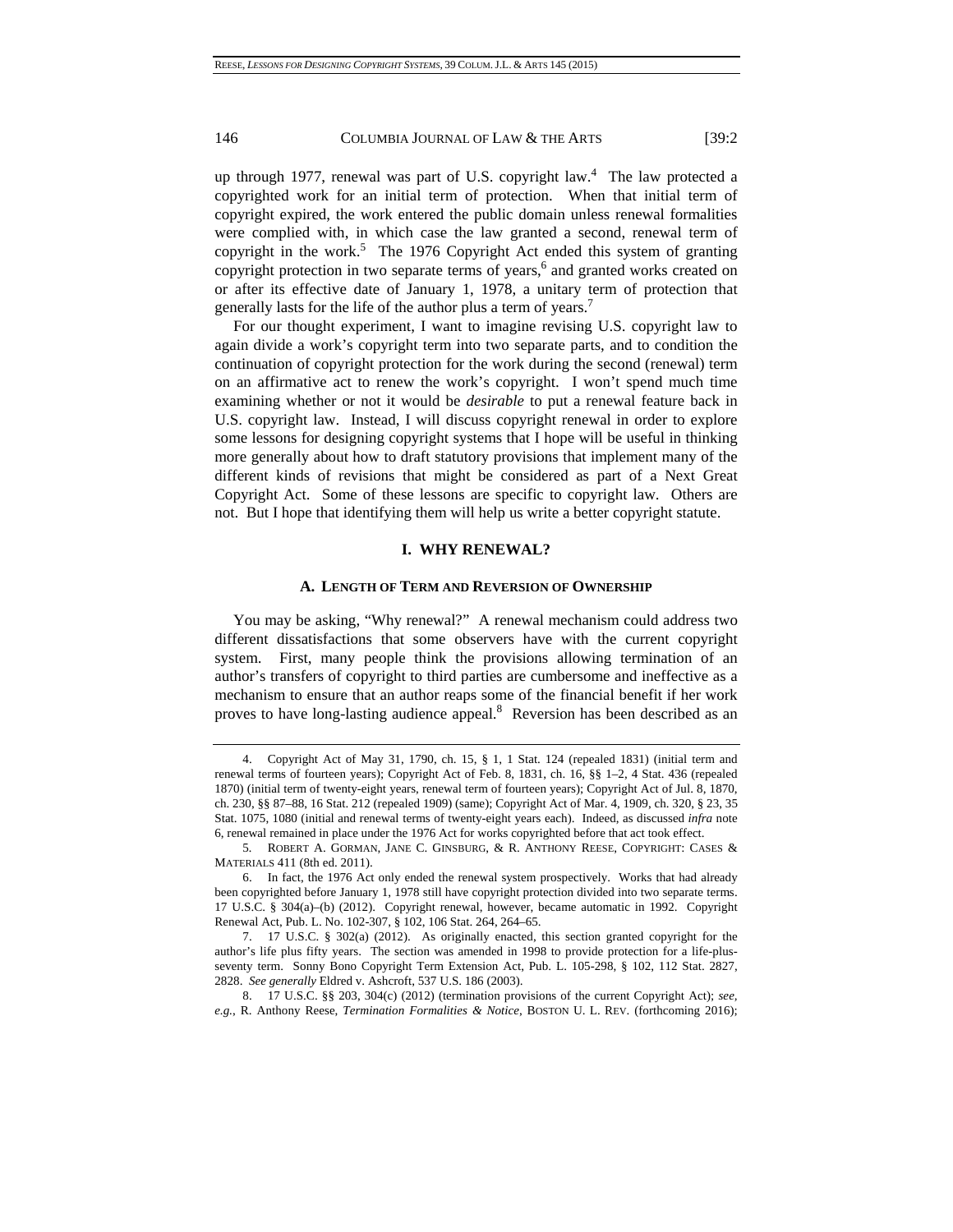"equitable principle that authors should share in the long-term value of their works."9 As Paul Goldstein explains, "works that continue to enjoy commercial value" over a long period of time "are more likely to owe their success to the genius of their authors than to the capital and labor contributed by the author's assignees or licensees" and therefore "the author has the stronger entitlement to the revenues earned" by the work in the later years of its copyright term.<sup>10</sup> Many observers see this principle as important to a copyright law that puts authors at its center.<sup>11</sup>

And second, many people think that copyright protection lasts much too long for many works. Not every blog post or snapshot likely needs protection for seventy years after the author's death, even if some works with exceptional commercial or artistic value benefit from a term that long. In the view of many observers, this extremely long, one-size-fits-all copyright term does not serve the public interest.

Copyright renewal, of course, could address both of these dissatisfactions.<sup>12</sup> Indeed, it can perhaps do so in a way that, to use James Madison's oft-quoted words, allows "[t]he public good [to] fully coincide[] . . . with the claims of individuals."13 As to the concern about copyright duration, renewal offers a *very* rough way to measure the length of copyright protection by the degree to which work continues to have value in its author's eyes. In a renewal system, when the initial term of copyright ends, if the author doesn't think the work's value justifies spending the time and money needed to renew the work's copyright, then the work goes into the public domain. The tailoring isn't particularly precise. Throughout U.S. copyright history, copyright protection was divided into only two terms, so every copyrighted work was protected for one of only two possible time periods at first, either for fourteen years or twenty-eight years, then for either twenty-eight years or forty-two years, and finally for either twenty-eight years or fifty-six years.14 But renewal does allow some works to enter the public domain much

Jane C. Ginsburg, *Author's Transfer and License Contracts under U.S. Copyright Law*, *in* JACQUES DE WERRA, RESEARCH HANDBOOK ON INTELLECTUAL PROPERTY LICENSING 13 (Edward Elgar 2013) ("The notice provisions [for statutory termination] are not author-friendly."); Pallante, *supra* note 1, at 316 ("[T]he [termination] provisions as enacted are almost incomprehensible on their face, particularly for the authors, widows, widowers, children and other heirs who need to navigate them."); Pamela Samuelson and the Members of the CPP, *The Copyright Principles Project: Directions for Reform*, 25 BERKELEY TECH. L.J. 1175, 1190, 1241–42 (2010) (provisions are "so cumbersome and complicated that most authors will not realistically have a meaningful opportunity to terminate").

 <sup>9.</sup> Pallante, *supra* note 1, at 316.

 <sup>10. 1</sup> PAUL GOLDSTEIN, GOLDSTEIN ON COPYRIGHT § 5.4, at 5:113 (3d ed. 2005 & Supp. 2012).

 <sup>11.</sup> Lionel Bentley & Jane C. Ginsburg, *"The Sole Right . . . Shall Return to the Authors": Anglo-American Authors' Reversion Rights from the Statute of Anne to Contemporary U.S. Copyright*, 25 BERKELEY TECH. L.J. 1475, 1479–80, 1586 (2010).

 <sup>12.</sup> BARBARA RINGER, RENEWAL OF COPYRIGHT, STUDIES PREPARED FOR THE SUBCOMMITTEE ON PATENTS, TRADEMARKS AND COPYRIGHTS OF THE COMMITTEE ON THE JUDICIARY, 86TH CONG., 105, 187 (Comm. Print 1961) ("the main aspects of the renewal device—division of copyright duration into two terms and reversion of ownership—are two different things").

 <sup>13.</sup> THE FEDERALIST NO. 43, at 279 (James Madison) (Mod. Lib. Ed. 1941).

 <sup>14.</sup> Copyright Act of May 31,1790, ch. 15, § 1, 1 Stat. 124 (repealed 1831) (initial term of fourteen years, renewal term of fourteen years); Copyright Act of Feb. 8, 1831, ch. 16, §§ 1–2, 4 Stat. 436, 436 (repealed 1870) (initial term of twenty-eight years, renewal term of fourteen years); Copyright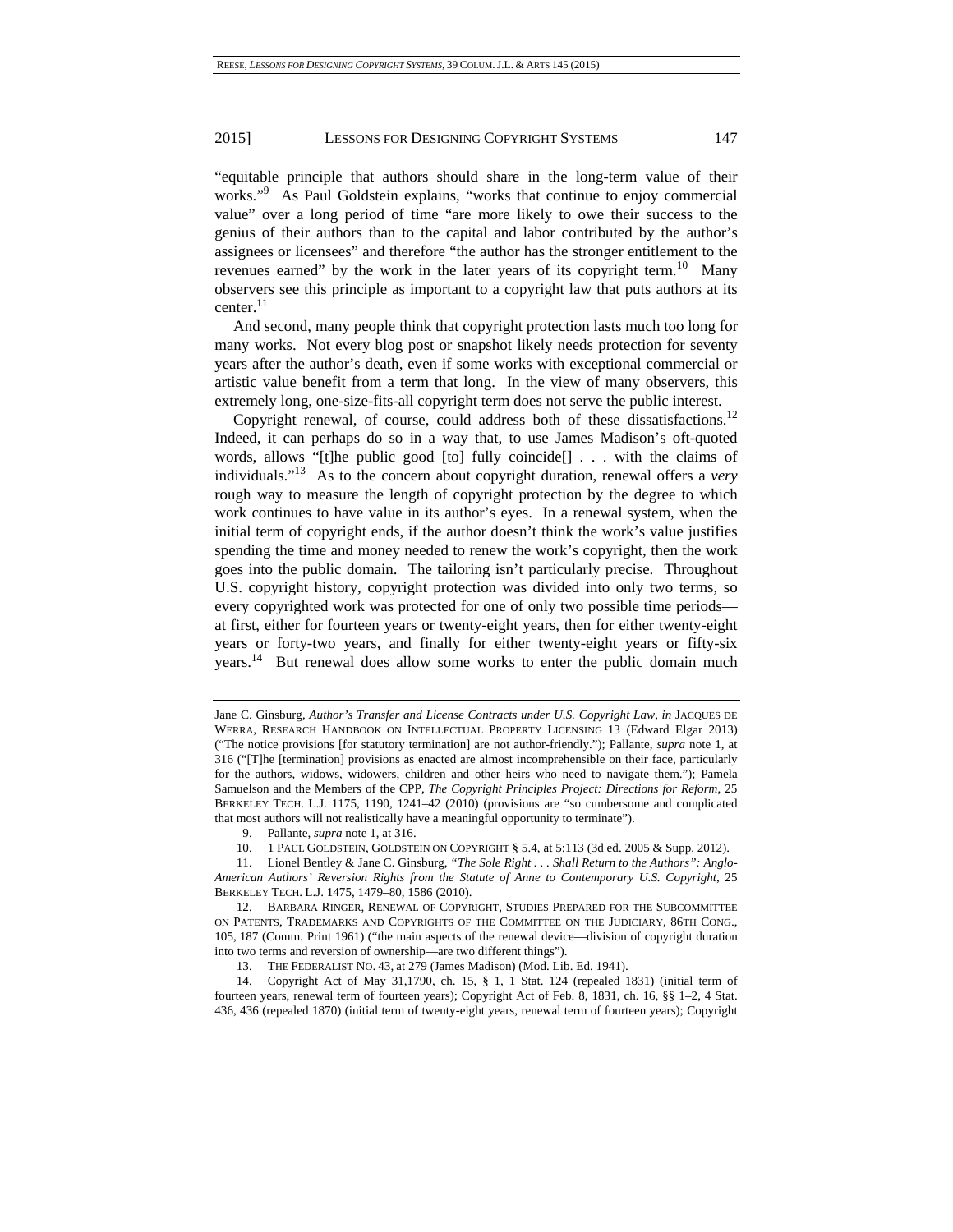earlier than in our current unitary-term system. And our historical experience of relatively low renewal rates suggests that many copyrighted works may indeed not have sufficient value to justify renewing them.<sup>15</sup> A study of renewals made between 1910 and 1959 showed that during that period, fewer than 15% of expiring copyrights were renewed each year (although the rate of renewal rose fairly steadily during that time). $16$ 

As to the dissatisfaction with the current provisions on termination of transfers, when a work *does* have long-lasting value, renewal could offer a simpler and stronger means to provide that the rights in that work will, at some point, revert to the author who created it (and who, on this account is presumably largely responsible for that value).<sup>17</sup> A renewal copyright term can be structured as an entirely new grant of protection that can be vested automatically in the author, free of any transfers made during the initial term.

#### **B. BUILDING A BETTER RENEWAL MECHANISM**

Of course, our own past experience shows that renewal is no panacea. But that experience can help us design a better renewal mechanism. For example, one of renewal's biggest problems was inadvertent forfeiture.<sup>18</sup> An author might well view her work as continuing to have value at the end of the initial term, but she might inadvertently fail to file a renewal registration with the Copyright Office. The consequence of her failure was that the work went irretrievably into the public domain. I think all of us who have missed a deadline or had an important financial payment completely slip our minds can understand how this might happen, even to the most organized of authors. But we could design a modern renewal system to help reduce inadvertent forfeitures.

Statutory drafting could help by not demanding absolute compliance with a rigid deadline. The law need not exact forfeiture of the renewal term whenever an author's paperwork arrives at the Copyright Office a day late.<sup>19</sup> Patent and trademark law both have grace periods built in to some deadlines that rightsholders must meet to maintain their rights.<sup>20</sup> Copyright law could certainly do the same.

Act of Jul. 8, 1870, ch. 230, §§ 87–88, 16 Stat. 212 (repealed 1909) (same); Copyright Act of Mar. 4, 1909, ch. 320, § 23, 35 Stat. 1075, 1080 (initial term of twenty-eight years, renewal term of twenty-eight years).

 <sup>15.</sup> BARBARA RINGER, RENEWAL OF COPYRIGHT, STUDIES PREPARED FOR THE SUBCOMMITTEE ON PATENTS, TRADEMARKS AND COPYRIGHTS OF THE COMMITTEE ON THE JUDICIARY, 86TH CONG., 105 220–24 (Comm. Print 1961).

 <sup>16.</sup> *Id.* at 222–23.

 <sup>17.</sup> GOLDSTEIN, *supra* note 10, at 5:113.

 <sup>18.</sup> H.R. REP. NO. 94-1476, at 134 (1976) [hereinafter "1976 HOUSE REPORT"].

<sup>19</sup>*. See, e.g.*, BARBARA RINGER, RENEWAL OF COPYRIGHT, STUDIES PREPARED FOR THE SUBCOMMITTEE ON PATENTS, TRADEMARKS AND COPYRIGHTS OF THE COMMITTEE ON THE JUDICIARY, 86TH CONG., 105, 188 (Comm. Print 1961) ("Even the problems of failure to meet the time limits might be ameliorated by provisions . . . for grace periods and reinstatement as in foreign patent and trademark laws.").

 <sup>20.</sup> For example, the federal trademark statute requires the owner of a trademark registration periodically to file with the PTO affidavits concerning the continuing use of the registered mark. 15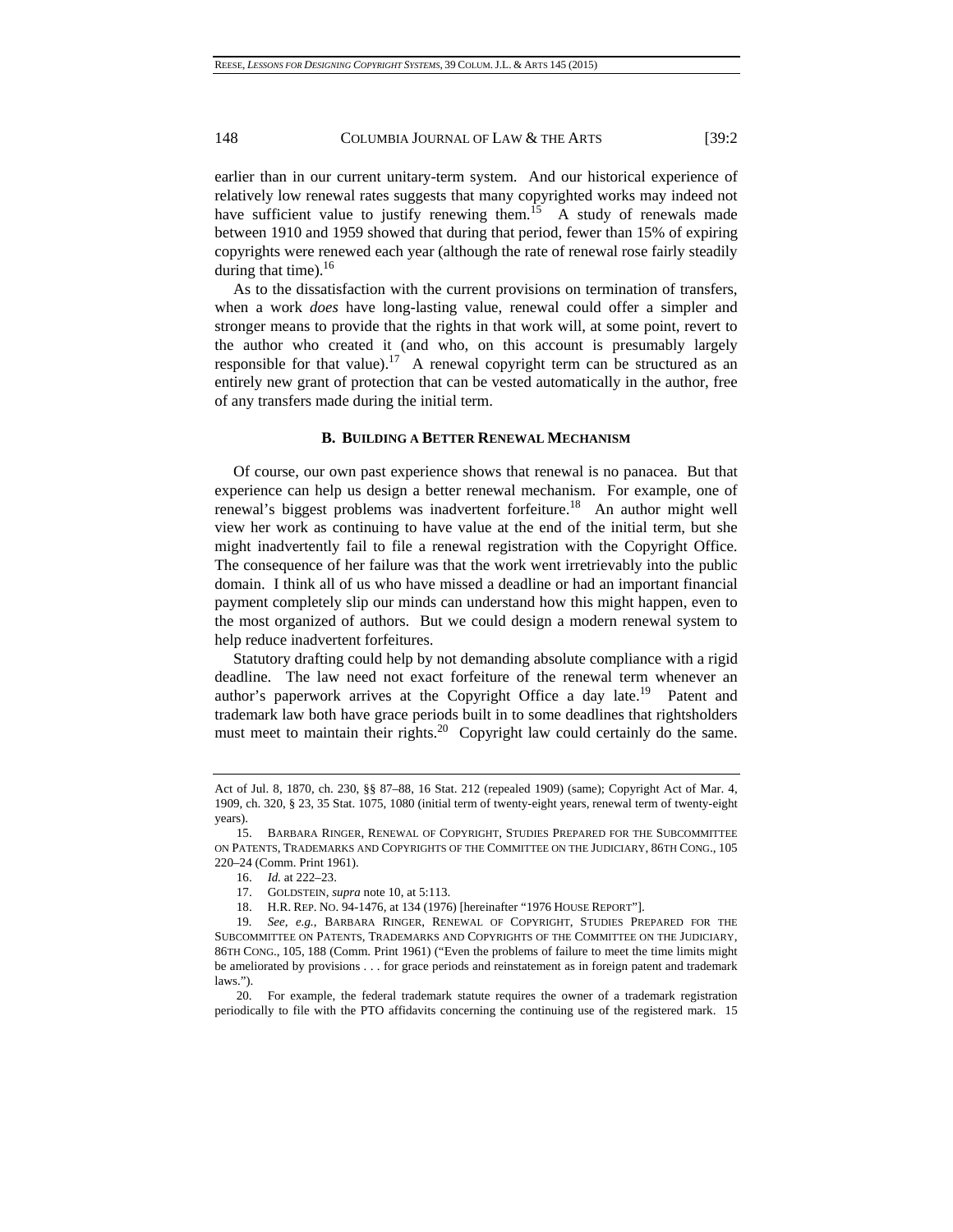We could automatically allow renewal if the application were received any time during the six months after it was due. And perhaps the Register should have the authority to accept a renewal application up to a year late upon a showing of good cause for the delay.<sup>21</sup> In addition, renewal provisions could be drafted so that all initial terms would expire on December 31 of their last year, as current copyright terms do, which should make it easier for authors to keep track of renewal deadlines.22

Technology can help, too. Where the work up for renewal has been registered, the Copyright Office could easily send a message to the author's last e-mail address on record reminding the author of the upcoming renewal deadline. Organizations that represent creators could send an email, say, every October, reminding their members of the upcoming December 31 renewal deadline. Those organizations, or private vendors, could also offer services where an author could sign up to receive personalized email reminders shortly before any work by the author is due for renewal.

History also teaches us how a modern renewal system could do a better job at effectuating reversion. Experience under the 1909 Act showed that renewal doesn't necessarily result in rights reverting to authors. Reversion was extremely incomplete under that  $Act<sub>1</sub><sup>23</sup>$  but largely because the statute's language left the Supreme Court free to rule as it did in the *Fred Fisher Music* case—that authors could validly convey away in advance any rights they might eventually acquire when a work's copyright was renewed.<sup>24</sup> This meant that when a publisher signed a contract with an author at the very beginning of a work's copyright term, the publisher could demand that the author sign over her rights for both the initial and renewal terms. As a result, although the statute formally vested the renewal term copyright in the author, the renewal-term rights often immediately transferred to the publisher under the parties' original contract from decades earlier.

Here again, a modern renewal system could do better. The statute could expressly provide that renewal-term rights could not be validly *conveyed* in

U.S.C. § 1058(a)–(b)(1)(A) (2012). The statute provides a one-year period during which such affidavits may be filed. 15 U.S.C. § 1058(a)(1)–(2). But the statute also provides that the owner may file such affidavits "within the 6-month grace period immediately following the expiration of the periods established" by statute (though it requires an additional fee for such late filings). 15 U.S.C. § 1058(a)(3); *see also* 15 U.S.C. § 1059 (allowing registrant to file application for renewal of trademark registration to be filed "within a grace period of 6 months after" the expiration of the statutory deadline for filing the application).

Similarly, the Patent Act requires a patent owner to pay maintenance fees at three points during the life of a patent in order to keep the patent from expiring. 35 U.S.C. § 41(b). The statute, though, provides that the patent will only expire if the payment is not received "on or before the date the fee is due *or within a grace period of 6 months thereafter*" (though a patent owner who pays the maintenance fee during the grace period may have to pay a surcharge as well). 35 U.S.C.  $\frac{1}{2}$  41(b)(2) (emphasis added).

<sup>21</sup>*. See, e.g.*, 15 U.S.C. § 1051(d)(4) (allowing the Director of the Patent & Trademark Office to extend a trademark applicant's time for filing of a verified statement of use where the Director is satisfied that the applicant's failure to file the statement by the statutory deadline "was unintentional").

 <sup>22. 17</sup> U.S.C. § 305 (2012).

<sup>23</sup>*. See* Bentley & Ginsburg, *supra* note 11, at 1550–64.

 <sup>24.</sup> Fred Fisher Music Co. v. M. Witmark & Sons, 318 U.S. 643, 656–57 (1943).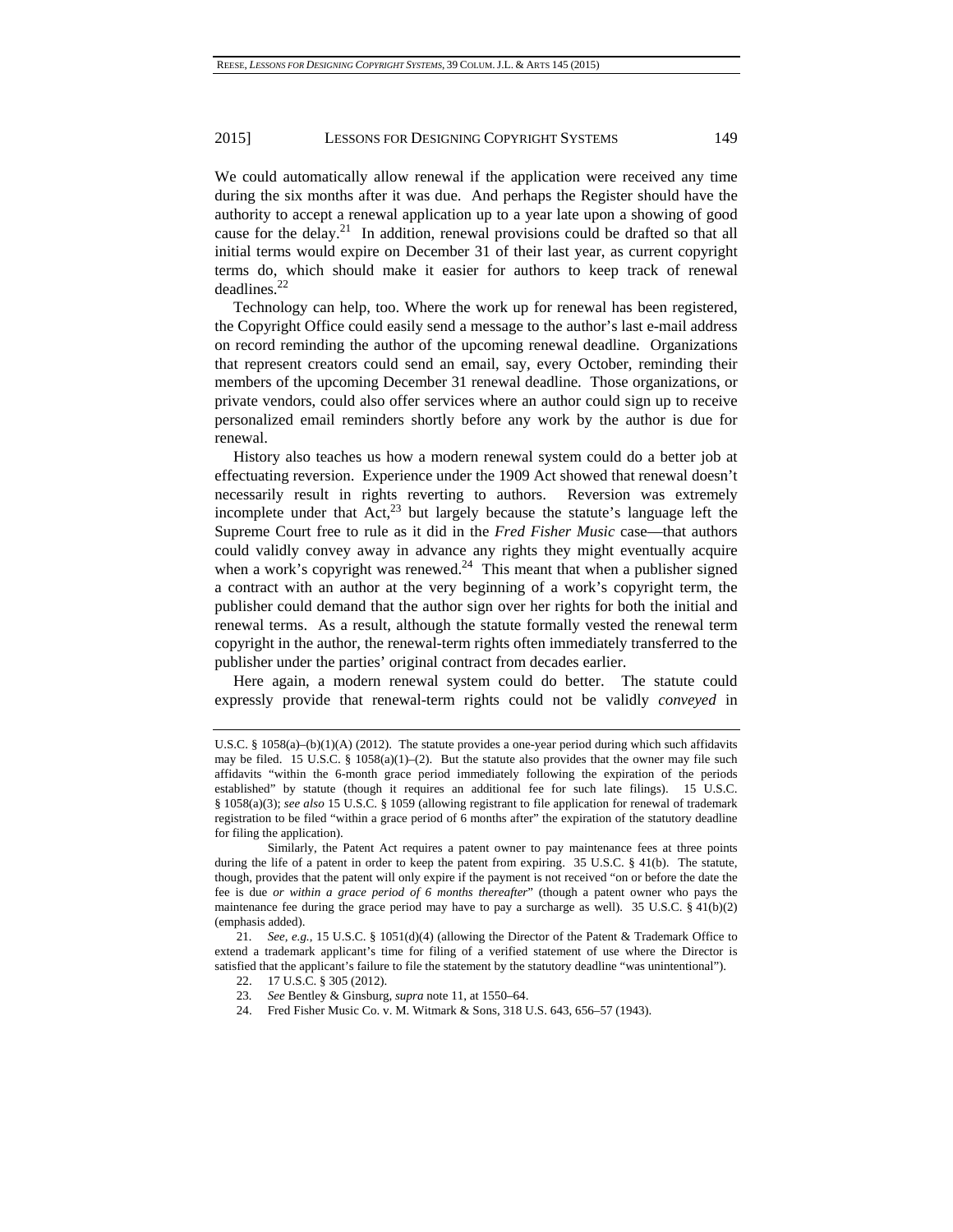advance, and that any *promise* to convey such rights would be unenforceable. Indeed, Congress drew on the experience with assignments of renewal copyrights under the 1909 Act when it drafted the current termination of transfer provisions, which generally provide that the rights that will revert after a transfer is terminated cannot effectively be transferred again until after those rights actually revert to the terminating party.<sup>25</sup> In drafting these provisions, Congress seems to have done a more effective job than it did with renewal rights under the 1909 Act of making attempts to transfer reverted rights in advance invalid, and those improvements could be embodied in a new renewal system.

Thus, a modern renewal mechanism might be worth considering as part of a revised copyright act as a way both to improve on the current statute's reversion provisions and to mitigate some of the consequences of our very long copyright term. And past experience should help us to design a better renewal system than we had before.

In considering whether to make renewal part of a revised copyright act, I begin in Part II by looking at whether we could adopt a renewal system consistent with our obligations under international copyright treaties. Because a mandatory renewal system would likely conflict with those obligations, I don't propose replacing the current provisions on copyright term with a renewal system. Rather, I want to explore the possibility of supplementing those provisions with an option for choosing a renewable copyright. This would mean that while the law would, by default, provide a copyrighted work with the unitary term prescribed in the current act, the work could, by voluntary election, be protected for an initial term and then protected for a second, renewal term only upon compliance with required renewal formalities.

Implementing such an opt-in renewal system would require many decisions about how to design the system, and I explore several of them in Parts III through V. Part III considers how a work's copyright would be made renewable, rather than being governed by the default unitary term, and examines both who should be able to choose a renewable copyright, and when we should allow that choice to be made. Part IV considers the duration of a renewable copyright, in particular how long the initial and renewal terms should last. Part V considers renewal itself, looking at who should be able to renew a work's copyright when the initial term ends, and what reversionary consequences should follow a work's renewal.

# **II. RENEWAL AND INTERNATIONAL COPYRIGHT OBLIGATIONS**

## **A. MAKING RENEWAL OPTIONAL**

The elephant in the room in thinking about returning to renewal is the Berne

<sup>25</sup>*. See* 17 U.S.C. § 203(b)(4) (2012). The statute also provides a limited exception that allows the party terminating a transfer to agree to regrant the reverted rights to the terminated grantee after the rights that will revert have vested in the terminating party, but before the reversion actually takes effect. *Id.*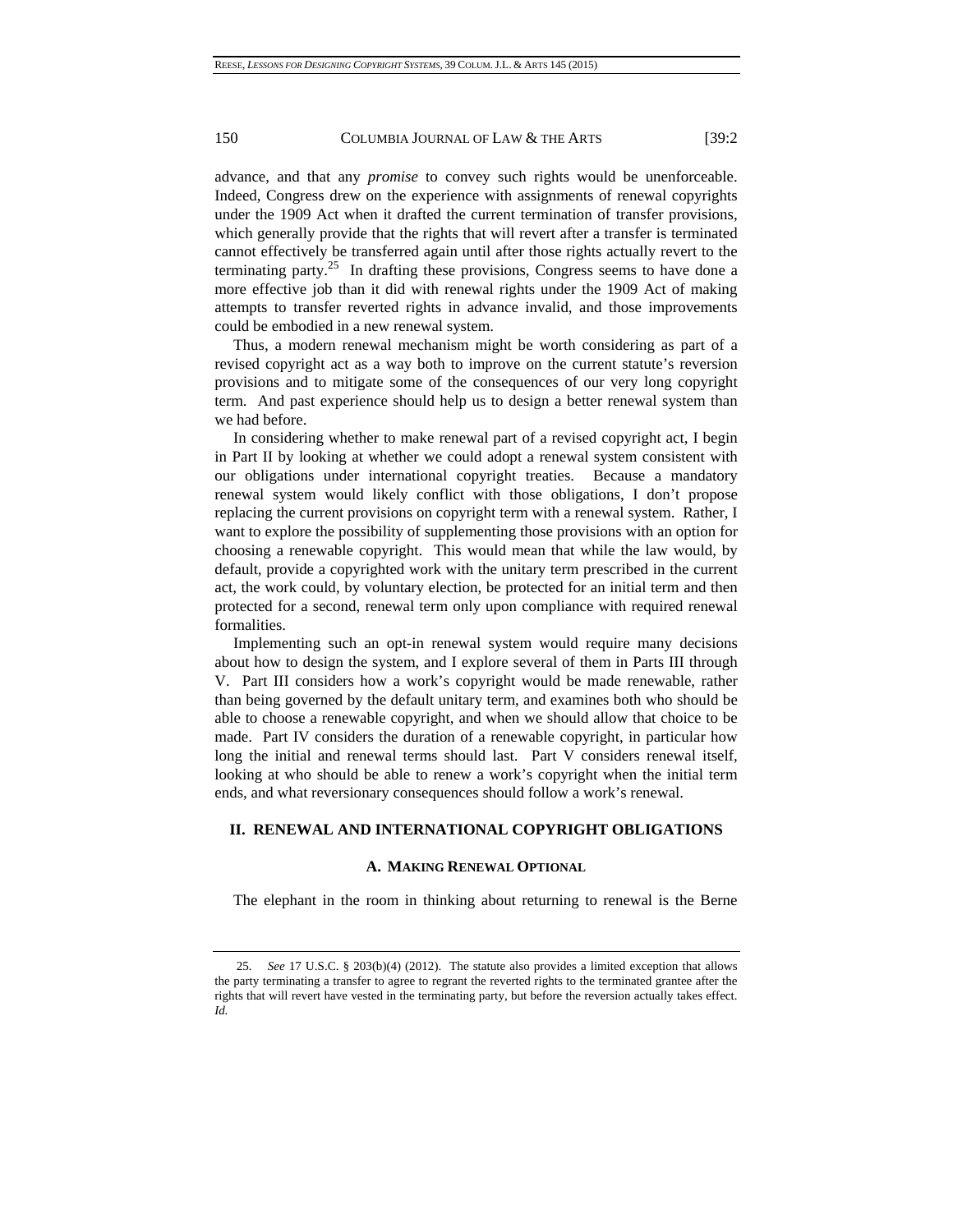Convention<sup>26</sup> (together with our undertaking in the TRIPS Agreement to comply with most Berne requirements).<sup>27</sup> These international obligations mean that we could not simply adopt a copyright system dividing the term of protection into two parts and requiring an author to register in order to obtain the second part. That would run afoul both of the Berne Convention's demand that copyright protection generally last until fifty years after the author's death,  $28$  and its prohibition on subjecting the enjoyment and exercise of copyright to any formalities.<sup>29</sup>

Technically, the United States could impose the renewal system on works of U.S. origin. The Convention's minimum standards apply by their own force only to the protection we provide to authors who are nationals of other countries that belong to the Berne Union, not to the protection we provide to U.S. authors.<sup>30</sup> But we are unlikely to treat U.S. authors in such a dramatically different fashion than we treat authors from other countries.

As this Article's title indicates, though, our Berne obligations are not necessarily insuperable obstacles to a renewal system. The Berne Convention doesn't say that an author can't *choose* a shorter term of protection, or can't *choose* to subject her continued enjoyment of copyright to a formality such as renewal registration. Our international obligations only prevent us from *imposing* such a system. So we could comply with those obligations and still adopt renewal, as long as we give authors the option to have renewal provisions apply to their works. The statute could provide an option for an author of any particular copyrightable work to choose a renewable copyright, rather than the basic unitary life-plus-seventy-year copyright term, for that work. The author could make that choice simply by registering her work with the Copyright Office as renewable.

Perhaps, though, the Berne Convention's description of "the term of protection granted by" the Convention as life-plus-fifty might be interpreted to bar a formal grant, even at the author's election, of some shorter term.<sup>31</sup> Even that reading wouldn't necessarily doom an optional renewal system, though it would require some creativity in structuring it. Under this reading of our Berne obligations, we would perhaps need to use the mechanism of dedication to the public domain to create an optional renewal system. The Berne Convention doesn't prohibit an author from choosing, during her work's copyright term, to dedicate that work to the public domain. And I see no reason why an author cannot make a *conditional*

 <sup>26.</sup> Berne Convention for the Protection of Literary and Artistic Works, Sept. 28, 1979, S. Treaty Doc. No. 99-27, 1161 U.N.T.S. 3 [hereinafter "Berne Convention"].

 <sup>27.</sup> Agreement on Trade-Related Aspects of Intellectual Property Rights art. 9, Apr. 15, 1994, 1869 U.N.T.S. 299, 33 I.L.M. 1197 (requiring members to comply with articles 1 through 21, but not article 6*bis*, of the Berne Convention).

 <sup>28.</sup> Berne Convention, *supra* note 26, art. 7(1).

 <sup>29.</sup> Berne Convention, *supra* note 26, art. 5(2).

 <sup>30.</sup> PAUL GOLDSTEIN & BERNT HUGENHOLTZ, INTERNATIONAL COPYRIGHT 38 (2d ed. 2010) ("The Convention's minimum standards do not apply in the country of origin. . . ."); 1 SAM RICKETSON & JANE C. GINSBURG, INTERNATIONAL COPYRIGHT AND NEIGHBOURING RIGHTS: THE BERNE CONVENTION AND BEYOND § 6.53, at 278 (2d ed. 2006) ("[S]o long as a member state affords the minimum Berne protections to authors whose countries of origin are in *other* Union states, it can provide far less to authors whose works originate in that state.").

 <sup>31.</sup> Berne Convention, *supra* note 26, art. 7(1).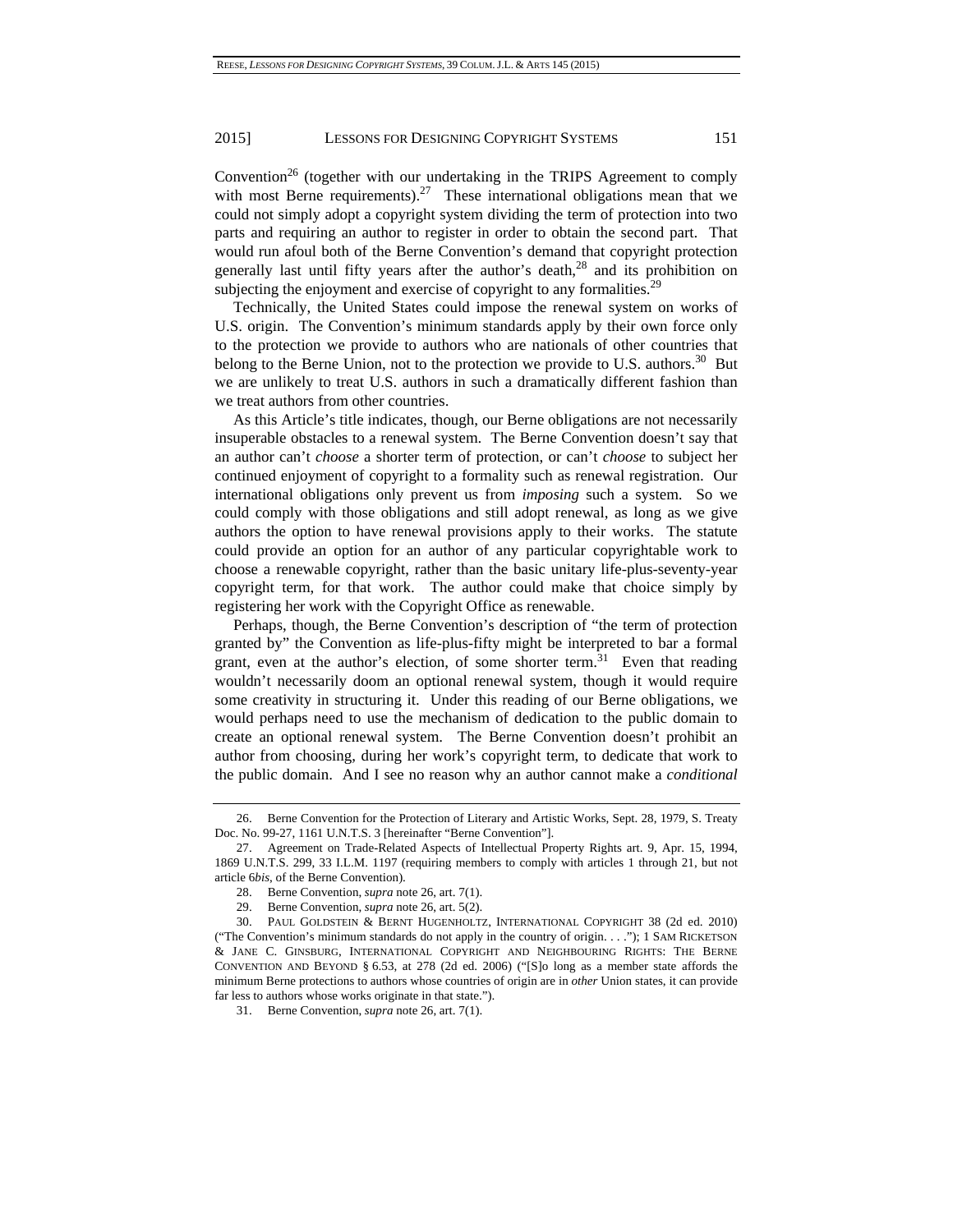dedication. Therefore, we could implement optional renewal by having an author sign a formal, irrevocable, but conditional dedication of her work to the public domain. The dedication would be effective on a fixed date in the future, but only if the author did not file a renewal application in the Copyright Office before that date.

### **B. MAKING OPTIONAL RENEWAL ATTRACTIVE**

So, despite our international obligations, the Next Great Copyright Act likely could include renewal, as long as renewal is optional. Imagining renewal as an optional alternative immediately raises the question of why any author would choose that option. After all, doing so would bind the author to complete a formality at some future date in order to continue to enjoy copyright protection that she would otherwise be guaranteed. Thus, we would presumably need to provide some compensating incentive to induce authors to choose the renewal route.

The incentive could be reversion. If the author signed up for a renewable copyright, then the entire ownership of the renewal-term copyright would vest in the author if the work's copyright is renewed when the initial term expires. And, as suggested above, that reversion could be made much closer to absolute than under the 1909 Act. The statute could provide that no conveyance, purported conveyance, or promised conveyance of any rights in a work's renewal-term copyright would be valid or enforceable if the conveyance were made before the renewal term actually vested. This would effectively give the renewing author a new copyright, free of any transfers or licenses she had granted during the initial copyright term.

How strong this incentive would be is hard to predict. Reversion would provide the strongest incentive for authors to choose renewal copyright if optional renewal replaced the current termination-of-transfer mechanism. That would leave renewal as the author's only route to reversion, which could well provide substantial incentive for many authors to register their works for renewable copyright.

But of course, that would mean that the baseline copyright provided to every author who did not opt for renewal would not include any reversion mechanism at all. Those who believe strongly that reversion is an important benefit for authors generally would no doubt prefer to add optional renewal as a reversion mechanism above and beyond the current termination regime. If optional renewal only supplemented termination of transfers as an alternative reversion mechanism, then some features of renewal would need to be more attractive than termination in order to induce authors to affirmatively choose renewal as a reversion mechanism, instead of simply relying on the termination regime, which would remain available by default to all authors. This decision—whether optional renewal would replace the termination provisions or supplement them—will thus drive many of the subsequent decisions that will need to be made about how to structure the optional renewal system and what benefits renewal will provide to the author. And the cost of making renewable copyright an attractive option may be denying reversion to those authors who don't choose renewal.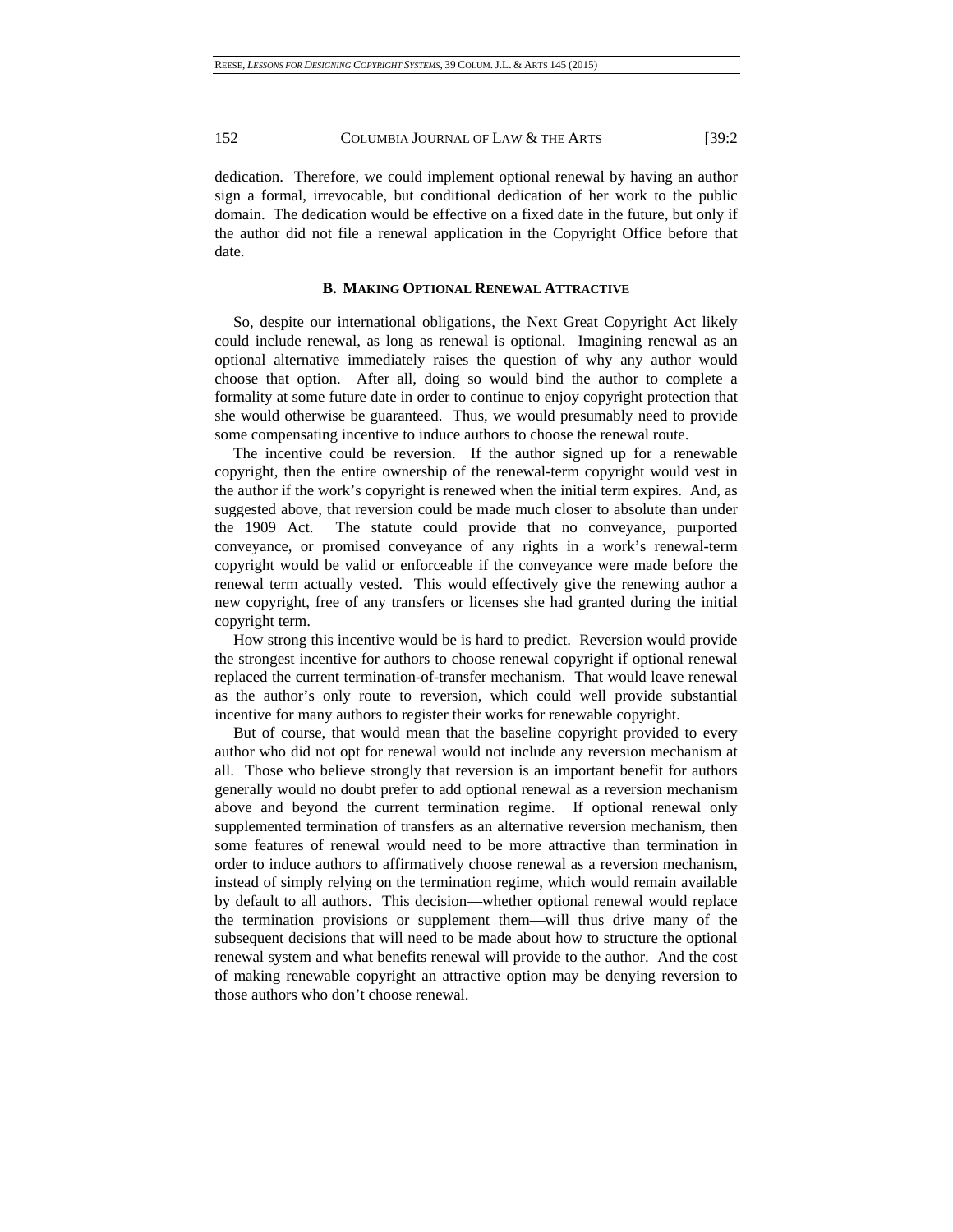The first lesson I draw for designing copyright systems in a new copyright act is that international obligations will substantially affect how we design those systems. Many features that we might want to adopt as part of a new copyright act could run afoul of our obligations if we implement them as mandatory provisions. That doesn't mean we can't adopt them, but it will mean that we have to make them voluntary and that we will have to offer incentives to get authors and copyright owners to choose those provisions.

This tension between international obligations and domestic goals is not entirely new, of course. While the Berne Convention does not allow us to require registration as a condition to copyright protection,<sup>32</sup> U.S. copyright law has continued to see substantial value in copyright registration.<sup>33</sup> So we allow, but do not require, registration, and as an incentive to register we provide benefits above and beyond what copyright owners otherwise receive—remedial advantages such as the availability of statutory damages and attorney's fees, $34$  and litigation benefits such as the evidentiary value of a registration certificate.<sup>35</sup> We can do this because the incentives are benefits that Berne doesn't require us to provide. But the more voluntary mechanisms we include in our copyright statute, the more creative we will have be in coming up with benefits to serve as incentives. And the need to make these voluntary mechanisms more attractive may lead us to reduce the benefits we provide by default for every copyrighted work.

#### **III. HOW TO MAKE A WORK'S COPYRIGHT RENEWABLE**

I want to turn now to some of the details that would need to be worked out if we wanted to create an optional renewal system. Because it is not feasible to address all of these details in this lecture, Parts III through V will explore only the following: who can opt in to renewable copyright, when the choice to make a copyright renewable could be made, how the copyright term should be divided, who can renew a copyright when the time comes, and what reversionary effect renewal will have.

## **A. WHO CAN CHOOSE RENEWABLE COPYRIGHT FOR A WORK?**

## **1. Only Authors?**

Optional renewal could be implemented by granting any particular work a renewable copyright only if the work is registered with the Copyright Office as

 <sup>32.</sup> Berne Convention, *supra* note 26, art. 5(2). Legislative disagreement over whether requiring registration as a prerequisite to instituting a suit for copyright infringement constituted a prohibited formality under the Berne Convention led Congress to apply that requirement only to works of U.S. origin. 17 U.S.C. § 411(a) (2012); JOINT EXPLANATORY STATEMENT ON HOUSE-SENATE COMPROMISE INCORPORATED IN SENATE AMENDMENT TO H.R. 4262, 134 CONG. REC. 10096 (Oct. 12, 1988).

<sup>33</sup>*. See* H.R. REP. NO. 100-609, at 40–42 (1988).

 <sup>34. 17</sup> U.S.C. § 412 (2012).

 <sup>35. 17</sup> U.S.C. § 410(c) (2012). A registration certificate has this evidentiary effect only if registration is made before or within five years after the first publication of the work registered. *Id.*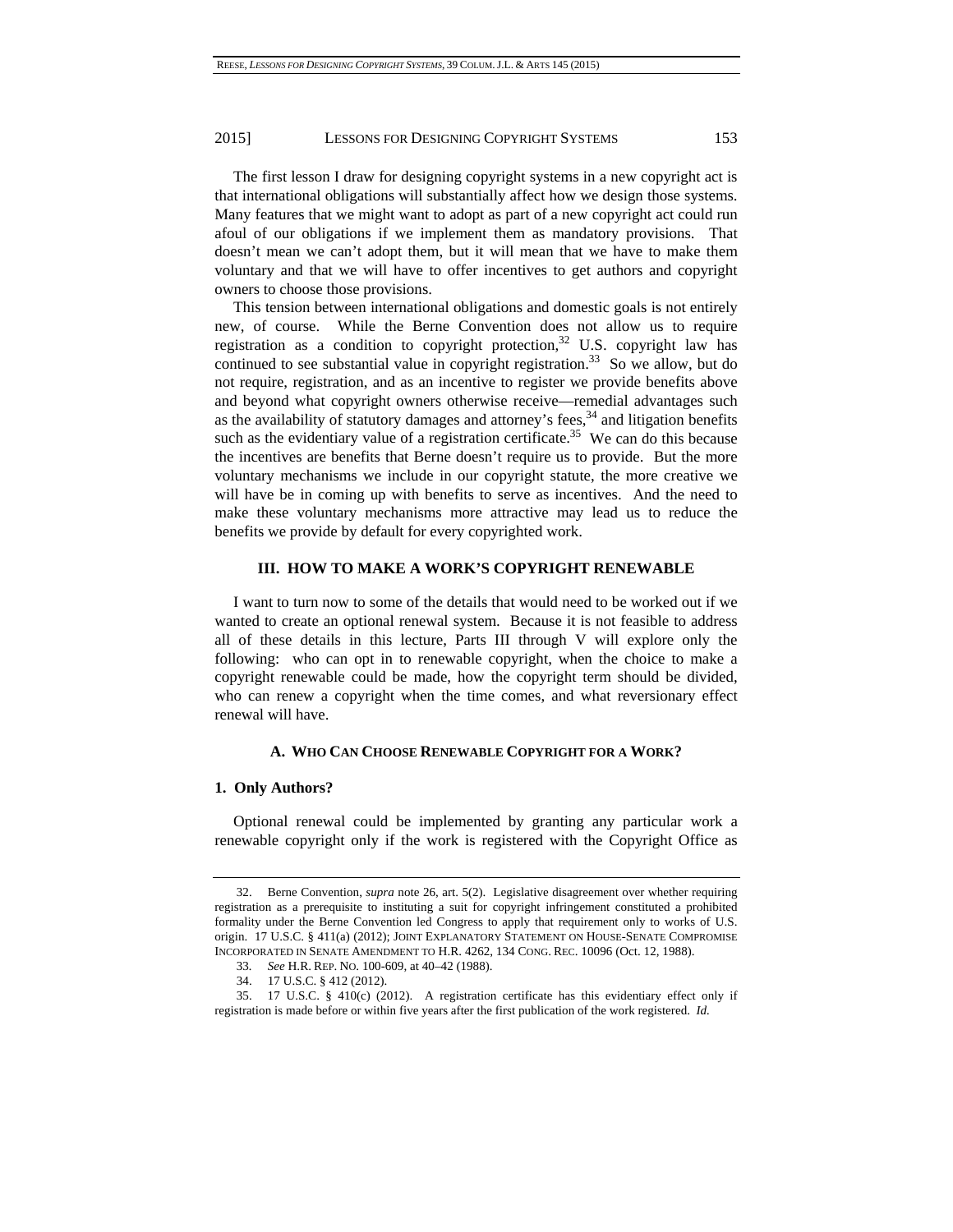renewable. This presents one of the first design decisions we will need to make: who gets to choose, for any particular work, between the default unitary copyright and a renewable copyright. The basic answer here seems obvious: the work's author should have the right to choose. This answer is driven largely by the same international obligations that led us to make renewal optional. The Berne Convention generally regulates our treatment of authors, so providing a different kind of copyright shouldn't violate our obligations as long as a work's author chooses a regime other than the default required by Berne. Allowing someone other than the author to opt in to renewable copyright—such as someone to whom the author has transferred the work's copyright—probably would contravene Berne. The author would be subjected, against her will, to a shorter term of protection than required by the Berne Convention and to an obligation to comply with prohibited renewal formalities in order to enjoy the full term of copyright in her work.

But allowing only the author herself to opt in to renewable copyright will likely lead to inequitable outcomes in certain circumstances. Imagine the author who completes the manuscript for what will eventually turn out to be universally acknowledged as The Great American Novel. She realizes that as a relative unknown seeking to publish her first novel, she'll likely have to accept relatively unfavorable financial terms to get the work published. But she's confident that in the future (when the time comes to renew) the book will be a commercial and critical success and she'll be able to reap a larger share of the financial rewards of that success. Therefore, after she finishes writing, she plans to register her work for a renewable copyright the very next day. Tragically, though, the author dies suddenly, before she is able to register for a renewable copyright. If the statute allows only the author to opt in to renewal, then our author's novel cannot be covered by a renewable copyright.

In these circumstances, allowing only the author to choose the renewable copyright seems arbitrary, denying renewability based on the chance timing of the author's death. If she was right about the likely future of her work, her survivors will not be able to use renewal to secure reversion of rights in the novel after its initial success. And denying her survivors the opportunity for reversion might be especially unfair, because they might need the benefits of a future renegotiated deal all the more acutely because they were deprived of the author's support in the interim. To account for such situations, we could provide that the author may choose a renewable copyright or, if the author is dead, then the author's survivors may make that choice.<sup>36</sup>

This problem illustrates another lesson. Designing a copyright system will

 <sup>36.</sup> Of course, we would then have to identify *which* survivors may make the choice. We could let whoever inherits the author's copyright in a work (either under the author's will or by intestate succession) also inherit the right to register the work for renewable copyright. Or copyright law could override ordinary inheritance rules and specify who inherits the right to choose a renewable copyright, regardless of who inherits the deceased author's other copyright interests. This same issue recurs, and is discussed in Part V.A., below, in the context of determining who, if anyone, should be able to renew a renewable copyright if the author is dead when the time comes to renew.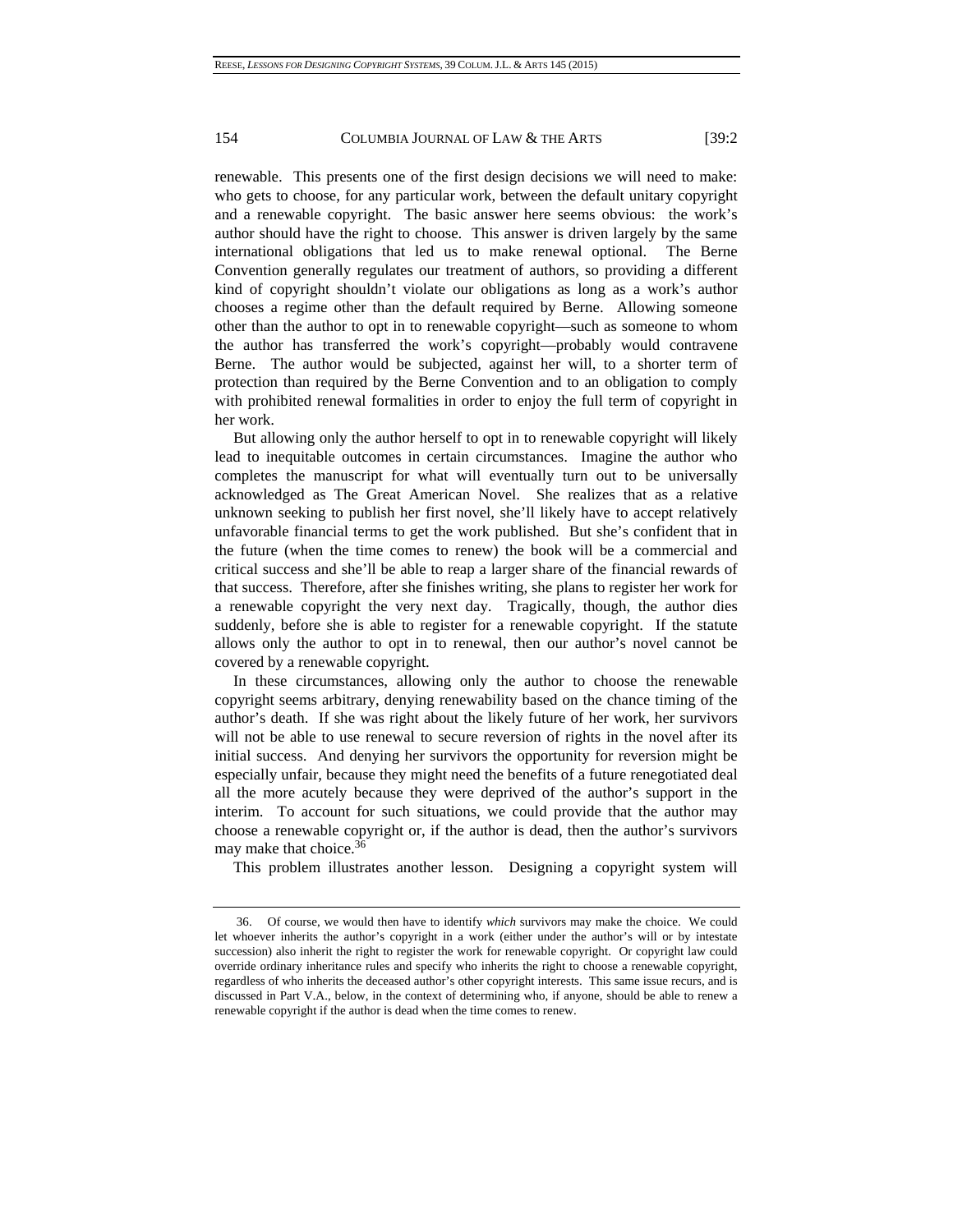sometimes require trade-offs between statutory simplicity and achieving our goals in the widest variety of factual circumstances in which the statute will apply. Commentators have recognized that the current statute is often unclear and sometimes nearly incomprehensible. Any revision should produce a more understandable and accessible statute. $37$  Relatively straightforward statutory provisions can likely cover what we view as the core or paradigm circumstances we seek to address. In this case, requiring the author to opt in to a renewable copyright will easily handle most cases at the core of our concern: most authors will have the time, after they finish creating their work, to decide whether to choose a renewable copyright. But this straightforward statutory requirement won't work well for cases away from the core, such as this example, where the author dies so soon after finishing her work that she has no reasonable opportunity to choose a renewable copyright. We can often provide for such circumstances. But doing so requires drafting more detailed statutory provisions, which will introduce complexity and, potentially, unexpected outcomes. So we will sometimes face a choice. We can adopt a fairly straightforward approach, and accept, as a cost of that approach, that some authors in unusual situations will not be able to benefit from the provision. Or we can try to anticipate the circumstances not only of the paradigmatic author, but also of the unusually situated author, and draft provisions that will encompass all those circumstances, but at the cost of a more complicated, and possibly unpredictable, statute.

# **2. Which Author?**

Even if we decide that only an author should be able to choose a renewable copyright, we will need to think more about which author. Again, the paradigm situation that I think we have at least in the back of our minds when we think about drafting copyright provisions is the author I just described, who labors and eventually produces a novel that may or may not turn out to be The Great American Novel. But of course copyright covers other types of authorship, and copyright law often treats those types of authorship differently. Most notably, optional renewal would need to account for works of joint authorship.<sup>38</sup> Who can choose a renewable copyright where two or more authors have collaborated and produced a joint work?

Allowing one co-author to decide for all co-authors may contravene the Berne Convention. Those authors who do not themselves opt in would be forced, by

 <sup>37.</sup> Pallante, *supra* note 1, at 339; Samuelson & the CPP, *supra* note 8, at 1181–82 (articulating guiding principles for copyright law that call several times for "*clear* and sensible rules" (emphasis added)).

 <sup>38.</sup> For works made for hire, under current law the hiring party for whom the work is made (rather than the actual person or persons who created the work) is the "author" of the work. 17 U.S.C. § 201(b) (2012). If that approach carries forward in a revised statute, concerns about reversion of transferred rights to a work's original author will generally have less relevance for works made for hire. It might therefore make sense to exclude works made for hire from optional renewability, just as the current statute makes termination of transfers inapplicable to works made for hire. 17 U.S.C. § 203(a)(1) (2012).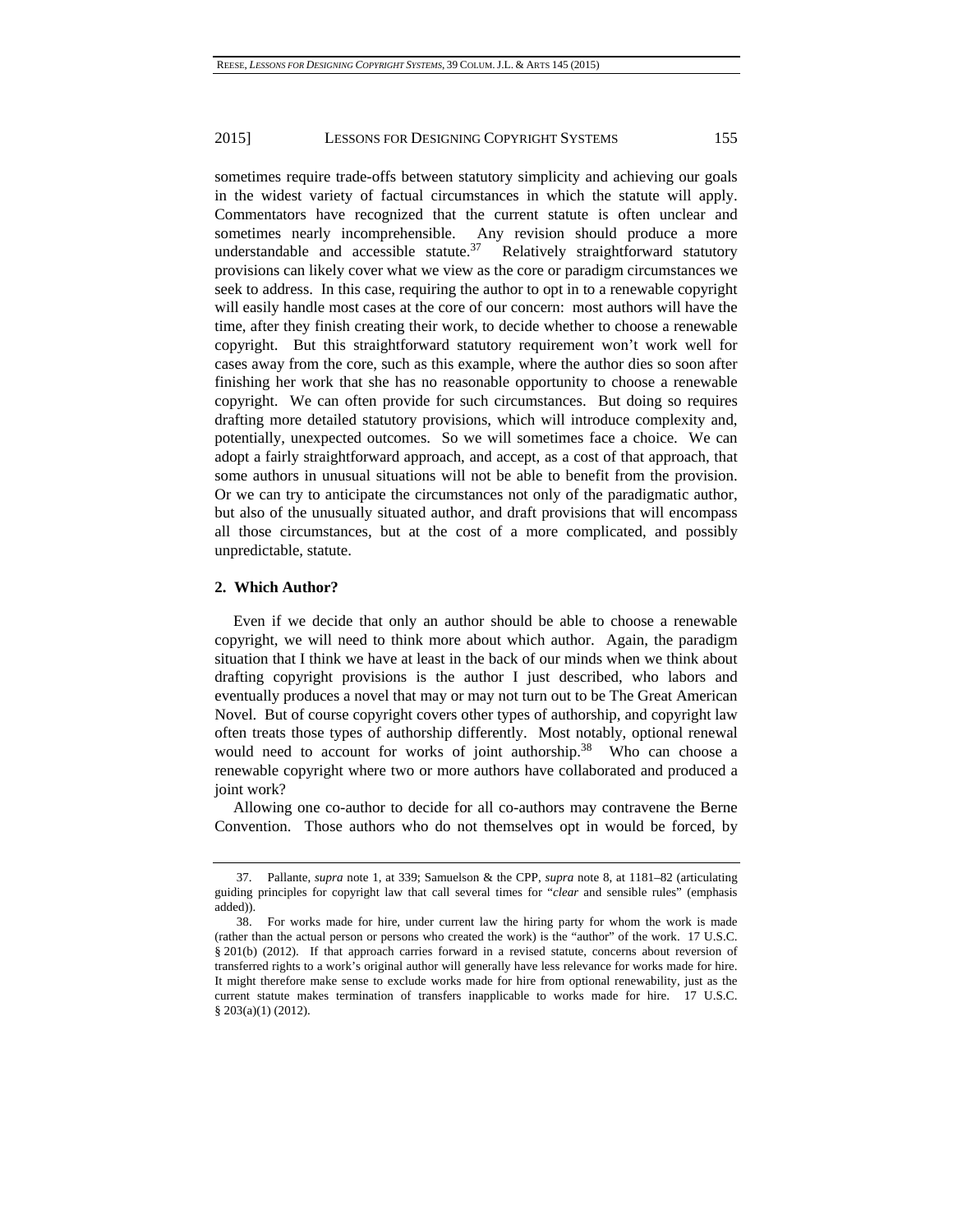someone else's action, to comply with the renewal formality in order to enjoy the work's full copyright term. The fact that their co-author's choice would also give them the benefit of reversion would likely not justify imposing the renewal burden on them, since they may not value reversion enough to accept the renewal formality in exchange.

We could instead require that a majority of the co-authors agree in order to choose a renewable copyright. The current statute, of course, takes that approach for termination of transfers. Again, though, allowing a majority of co-authors to impose on the others a formality (and possibly a shorter term of copyright) is likely inconsistent with our international obligations to each author.

Another alternative would be to allow one co-author to choose a renewable copyright only as to her own contributions to the joint work. This seems likely to be unworkable, at least under our current approach to joint authorship. U.S. copyright law has generally been quite reluctant to attempt to identify each coauthor's contributions to a joint work and to treat those contributions separately. Our general rule is that each co-author owns an equal undivided fractional interest in the *whole* work, not only her own contributions.<sup>39</sup> And each co-author is entitled, on her own, to exploit (or license others to exploit) the entire joint work, not just her contributions.40 Allowing a single co-author to choose renewable copyright only as to her contributions to the joint work would therefore require a parsing of co-authors' contributions that we have not previously required, and that courts have been understandably reluctant to undertake. Sometimes the analysis might be relatively easy—for example, where one author independently writes a song's lyrics and another, acting separately, writes the song's music. But there is no reason to think that most joint works—perhaps even most jointly authored songs—will be susceptible to anything like such a simple identification of each author's contributions.

Even if we were willing to require such dissection of joint works, that dissection would likely create some problematic consequences for renewal. If only one coauthor of a joint work chose renewable copyright and then she failed to renew, the outcome seems clear. That co-author's contributions would enter the public domain and the public could use them, though the public couldn't use the contributions of the other co-authors who did not choose renewal. $^{41}$  But what if the co-author who opted for renewable copyright for her own contributions does

 <sup>39.</sup> GOLDSTEIN, *supra* note 10, § 4.2.2 at 4:25–4:26.1.

 <sup>40.</sup> GOLDSTEIN, *supra* note 10, § 4.2.2 at 4:25–4:26.1.

 <sup>41.</sup> This situation would be similar to the doctrine that copyright protection for derivative works, and for the underlying works on which they are based, is independent. 17 U.S.C. § 103(b) (2012). As a result, if an underlying work remains protected by copyright while the term of protection in a derivative work has expired, only the derivative work author's contributions to the derivative work are in the public domain, and available to be freely used, by virtue of the expiration of the copyright. *See* Russell v. Price, 612 F.2d 1123, 1128 (9th Cir. 1979). Conversely, if the underlying work's copyright term has ended, while the term of protection for the derivative work has not, then while the underlying work is in the public domain and free for everyone to use, the copyrightable contributions of the derivative work author remain protected. *See* Klinger v. Conan Doyle Estate, Ltd., 755 F.3d 496, 500–501 (7th Cir. 2014).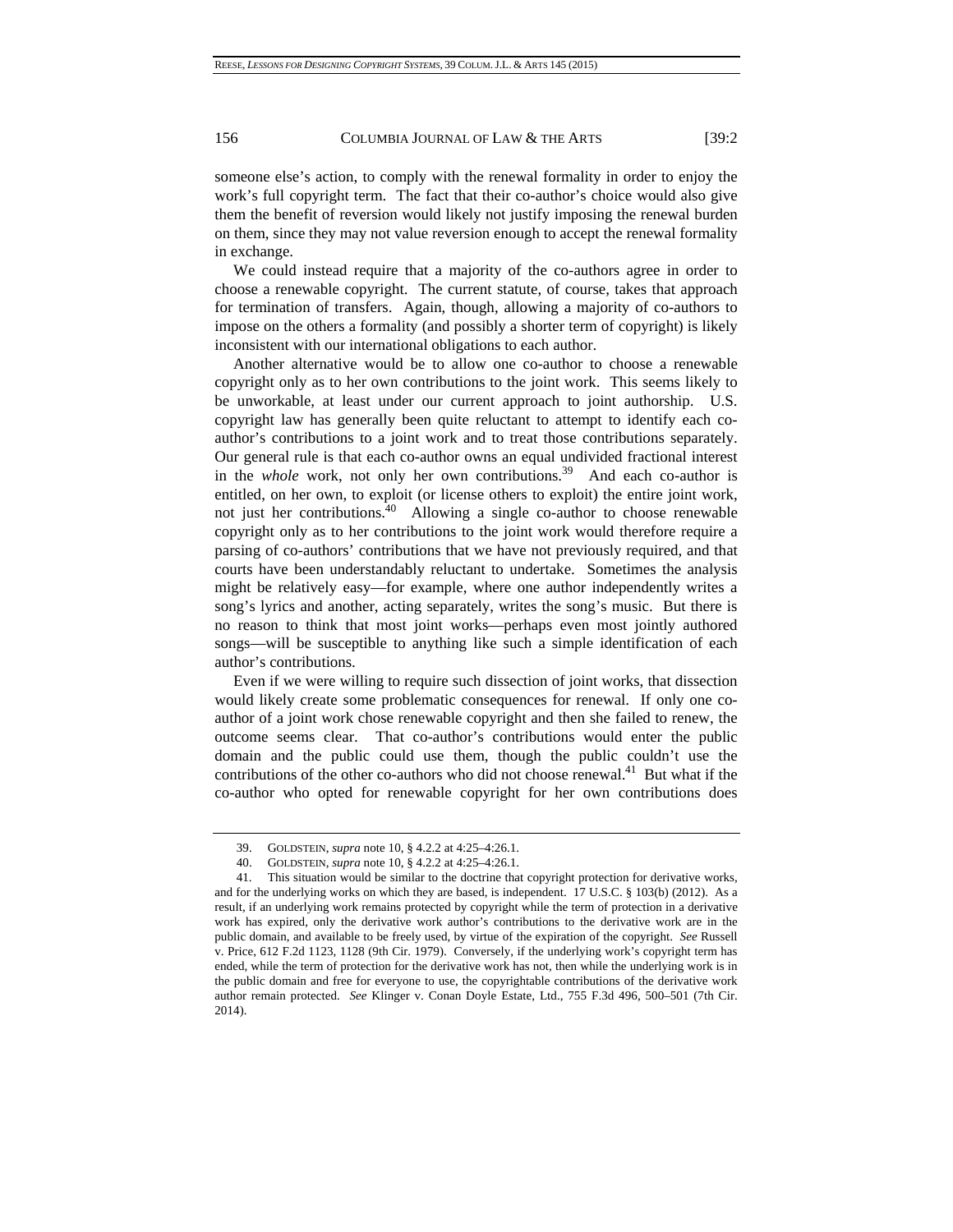renew? Renewal's reversionary effect would mean that any transfers of her rights in her contributions that she had made during the work's initial copyright term should no longer be valid. But what about any licenses that her coauthors had granted in the entire joint work, and what about those co-authors' continuing right to exploit the entire work? One co-author's renewal shouldn't cause reversion of those rights. So a transferee whose rights in the work reverted in part to one renewing co-author could simply turn to any of the other co-authors to get a new grant of rights in the same work, or could possibly simply continue to rely on the original grant from the co-authors who didn't choose renewal.

Thus, for joint works, perhaps the only viable approach is requiring that all of the work's co-authors join in choosing renewable copyright in order for the choice to be effective.

This demonstrates another lesson. Designing a new (or revised) copyright provision requires careful thinking about interactions with the existing complexities of the copyright statute and copyright law. Drafting a provision addressed to "authors" means having to account not only for sole authors, but also for co-authors of joint works and potentially for hiring-party authors of works made for hire. Copyright law covers very different types of "authorship," and has complicated differences in how it treats each category of authorship. Drafting or revising copyright provisions that apply across the spectrum of authorship types means accounting for those differences. And this lesson applies to more than just authorship. Copyright's application to a wide array of subject matter categories, and its grant of several different exclusive rights, will also sometimes complicate how a copyright provision needs to be designed if it applies across the board.

#### **B. WHEN CAN THE CHOICE OF RENEWABLE COPYRIGHT BE MADE?**

If we allow authors to opt in to a renewable copyright, we'll need to decide when they can opt in. Both goals of renewal—reversion to the author and potential early entry into the public domain—generally seem best served by having an author opt in sooner rather than later. Therefore, we might require the author to register for a renewable copyright no later than five years after she first disseminates the work to the public.

Such a requirement, though, would raise a host of complications and concerns. We can predict from our experience with the concept of "publication" under past copyright acts that disputes will arise over what constitutes "dissemination to the public."42 Perhaps we can craft a careful definition of that term that will resolve most of the questions that arise. But we should still expect disputes in particular cases about exactly when a work was first disseminated to the public under our definition. Put yourself in the shoes of a copyright transferee in an optional renewal system. After you've owned the copyright for the work's entire initial term, the author renews, and asserts that the copyright has reverted to her. If the

 <sup>42.</sup> For a brief introduction to the complexities of the concept of "publication" under the 1909 Act, see GORMAN, GINSBURG, & REESE, *supra* note 5, at 493–505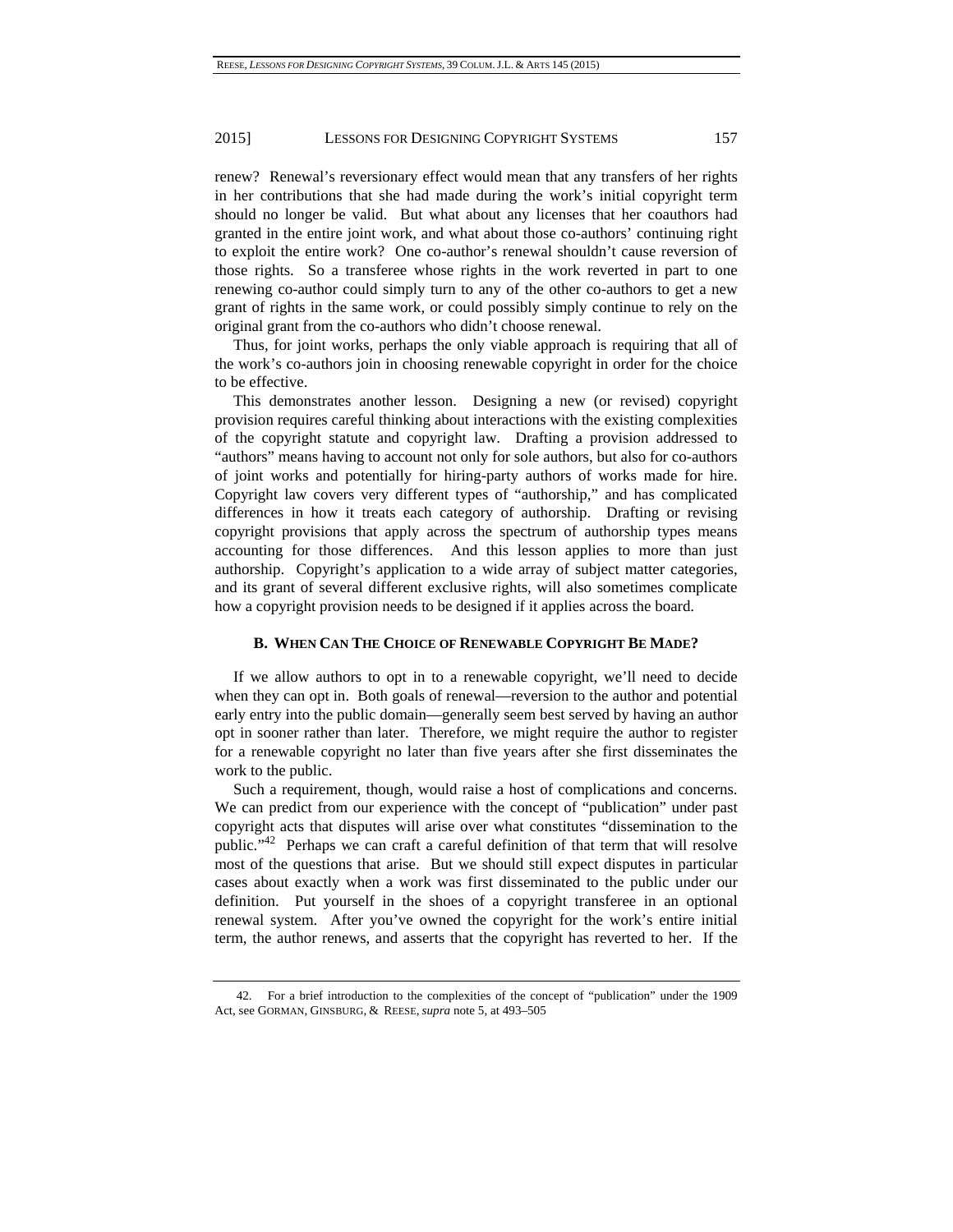copyright still has value, you have every incentive to try to invalidate the renewal. You may well want to argue that the author registered the work for renewable copyright too late, because she did so more than five years after she first disseminated the work to the public. To resolve that dispute, we will have to determine the facts of what the author did many years earlier. Such disputes will likely be hard to resolve after so much time has passed. $43$  But if renewal is available only if the author acted in a timely manner decades before the time comes to renew, we will inevitably have to resolve factual disputes about actions that happened quite a long time ago.<sup>44</sup>

In addition, we may end up not just with disputes between a transferee and a renewing author, but also between a transferee and members of the public. If the author of a renewable work does not renew the copyright and secure the reversion, the work instead goes into the public domain. A transferee of the work's copyright still has every incentive to claim that the author's choice of renewal decades earlier was untimely, but the author has little financial incentive to dispute this claim.<sup>45</sup> And a third party who wants to use the work will often not have access to the evidence needed to establish what the author did decades earlier.

Perhaps, then, we shouldn't impose a time limit on when an author can register for renewable copyright, and just hope that most authors will do so early in a work's life in order to secure the benefits of reversion sooner rather than later. That would save us from having to decide, when the time for renewal comes, whether the author's choice years earlier to make the work renewable was timely.

Nevertheless, we'll still need some limits on when the author can register her work as renewable. In particular, it would be unfair to allow the author to transfer rights in her work to a third party, and then to register the work for a renewable

 <sup>43.</sup> Many cases have involved whether an author or a copyright owner properly complied, at some date far in the past, with formalities required to obtain or maintain copyright protection, even though by the time the question gets to court, copyright law no longer requires the formality in question. *See, e.g.*, Warner Bros. Entm't, Inc. v. X One X Prods., 644 F.3d 584, 592–95 (8th Cir. 2011) (evaluating whether activities in 1939 constituted "publication" triggering statutory notice requirement); Estate of Martin Luther King, Jr., Inc. v. CBS, Inc., 194 F.3d 1211, 1214–17 (11th Cir. 1999) (evaluating whether events in 1963 constituted "publication" of Dr. King's "I Have A Dream" speech, triggering the statute's notice requirement); Acad. of Motion Picture Arts & Sciences v. Creative House Promotions, Inc., 944 F.2d 1446, 1451–54 (9th Cir. 1991) (evaluating whether events from 1929 to 1941 constituted "publication" triggering the statute's notice requirement).

 <sup>44.</sup> We might try to get such disputes resolved earlier by, for example, requiring that anyone who thinks that an author's registration of a work as renewable was untimely must object to the registration within the first five years after it is made. Potential objectors would need to periodically review the Copyright Office's records to monitor new registrations of works as renewable, in the same way that those who wish to oppose the registration of trademarks on the Principal Register must monitor the PTO's official trademark gazette to identify marks that have been approved for registration and are subject to opposition. Requiring such monitoring of copyright registrations by everyone who has a potential interest in a work's renewability, however, seems potentially quite burdensome.

 <sup>45.</sup> The author may have chosen not to renew the work's copyright because she affirmatively wanted it to enter the public domain, and that desire may provide some incentive to dispute the transferee's challenge. While that desire may be sufficient incentive for the author not to act (by not registering for renewal), it may not be sufficient to induce the author to incur the expense that would likely be necessary to contest the transferee's claims.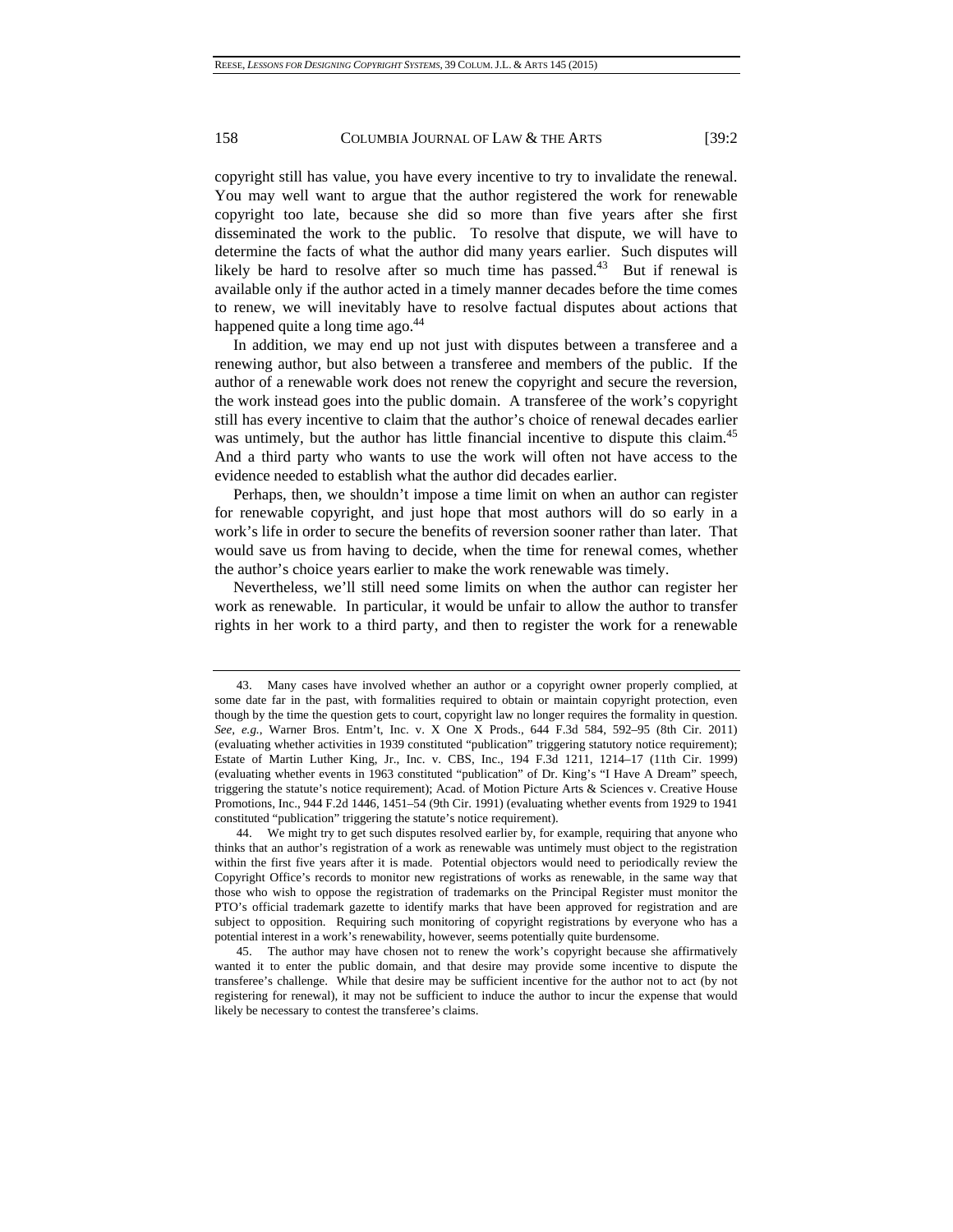copyright. After all, the transferee may have bargained with the author to own the copyright for its entire term, only to now discover that although she paid for ownership of the full term, she will only get the initial-term copyright.

Perhaps, then, the author should only be able to register her work as renewable before she has transferred or licensed any rights in the work to a third party. That would be a simple statutory rule that would protect transferees and licensees from having their transactional expectations undermined by later unilateral action by the author. But given the actual range of possible market transactions, the protections that rule would offer to transferees are likely to be both too broad and too narrow.

What if the author licensed her work to a publisher for only one year, with no right to extend the license? Or what if the author has made her work available online, perhaps to test the market, and has granted YouTube or Amazon the nonexclusive rights they need to supply the author's work to their customers, but only for as long as the author chooses to make her work available on their site? Because many nonexclusive licenses are terminable by the licensor at will, a nonexclusive licensee would often have no expectation of a continuing right to use the work during the entire copyright term that would be disrupted by allowing the author to register the work as renewable. $46$  A simple rule that requires the author to register for renewability before she grants *any* rights to third parties would prevent the author in these situations from registering that work as renewable, even though making her work renewable would not affect her licensees in these instances in any way.47

Furthermore, a rule requiring registration for renewability before an author *makes* any transfer might also be insufficiently protective of transferees. After all, an author might sign a contract with a publisher in which she *promises* to transfer to the publisher the copyrights in all of the works she creates in the following five years. When she actually creates a new work, this rule might allow her to register it for renewability because she has not yet *actually* transferred the copyright in the work. But the publisher, who thought it was getting ownership of the entire copyright when it contracted with the author, would now only be getting ownership of the work during an initial term.

A more nuanced rule is probably required, which would permit the author to register her work as renewable as long as she has not transferred any rights in the work for a period lasting longer than the initial copyright term, and she is under no enforceable obligation to transfer such rights.<sup>48</sup>

<sup>46</sup>*. See, e.g.*, Walthal v. Rusk, 172 F.3d 481, 485 (7th Cir. 1999); Korman v. HBC Florida, Inc., 182 F.3d 1291, 1296 (11th Cir. 1999).

 <sup>47.</sup> Similarly, this simple rule would prevent an author from registering her work as renewable if she had earlier transferred the work's copyright to a publisher, even if all of the rights had later reverted back to her under the terms of the transfer (perhaps, for example, because the publisher allowed the work to go out of print). But allowing that author to register that work as renewable would not appear to affect the former transferee (the publisher) in any way.

 <sup>48.</sup> We might deal with this problem by adopting a standard, rather than a rule, for when an author may register her work as renewable. For example, we might allow registration at any time when no one other than the author has any interest in the work that would be unreasonably impaired by making the work renewable. This approach would possibly make it easier to achieve the statute's goals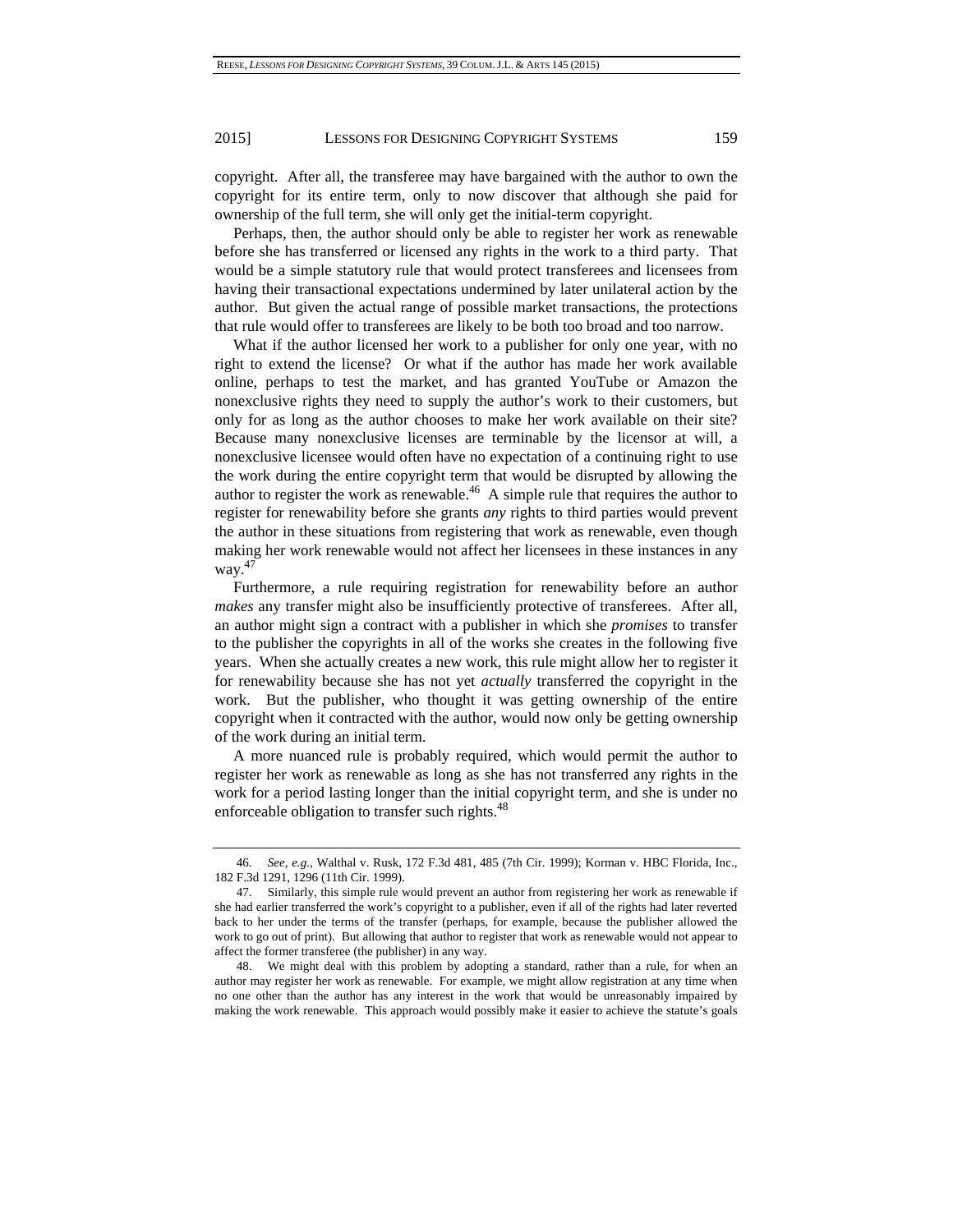Even under this more nuanced rule, we might still be concerned about timely resolution of disputes over renewability. When an author asserts that she has renewed a copyright and that therefore rights she had previously transferred have reverted to her, her transferee will still have an incentive to claim that the author's renewal is invalid because she registered her work as renewable after she had already transferred rights to the publisher. We could again find ourselves having to resolve factual disputes over conduct that happened decades earlier.

In this case, however, tying the timeliness of renewability registration to transfers rather than to public dissemination could make it easier to resolve disputes by using copyright's system for recording transfers.<sup>49</sup> The statutory recordation system currently resolves conflicts among multiple transfers: the first-filing bona fide purchaser for value generally prevails over an earlier transferee who does not record.50 But recordation could also resolve disputes over renewability. We could provide that an author's registration of her work as renewable would be valid as long as no earlier transfer or license of rights in the work was timely recorded in the Copyright Office. We could then resolve disputes over whether the author registered her work for renewal in a timely manner decades ago largely by reference to Copyright Office records, without the need to ascertain the facts of the author's long-ago transactions. And for a transferee who fails to record, the effect of losing rights in a transferred work during its renewal term would appear no worse than under current law, where failure to timely record can result in complete loss of the transferred rights to a later good-faith transferee without notice.

Again, we see that we may need to trade off the desire for a relatively straightforward copyright provision against the need to accommodate the wide variety of actual circumstances in which the provision will apply. An additional lesson here is that this variety of circumstances may be quite wide when we are dealing with copyright transactions. The complete divisibility of copyright and the relatively few legal restrictions on transferability mean that there may be as many different types of copyright transactions undertaken as there are types of authors, publishers, and uses. Any copyright provision that interacts with copyright ownership may need to account for exclusive transfers and nonexclusive licenses, for promises to convey rights in the future, for mortgages and securitizations of copyright, and for multiple transferees of different rights in different territories for different times. Predicting how a statutory provision will interact with the almost limitless variety of copyright conveyances can be a challenge.

Designing this aspect of renewal provides another lesson as well. Making important consequences—such as continued ownership of copyright, or even the continued existence of copyright—turn on acts that occurred many years earlier and that are not authoritatively reflected in some official registry is likely to cause problems. We can reduce those problems by relying on registration and

in unanticipated factual situations. But it would likely increase the cost of administering the provision, in the form of the need to make individualized factual determinations of when a work can and cannot be registered as renewable.

 <sup>49. 17</sup> U.S.C. § 205 (2012).

 <sup>50. 17</sup> U.S.C. § 205(d) (2012).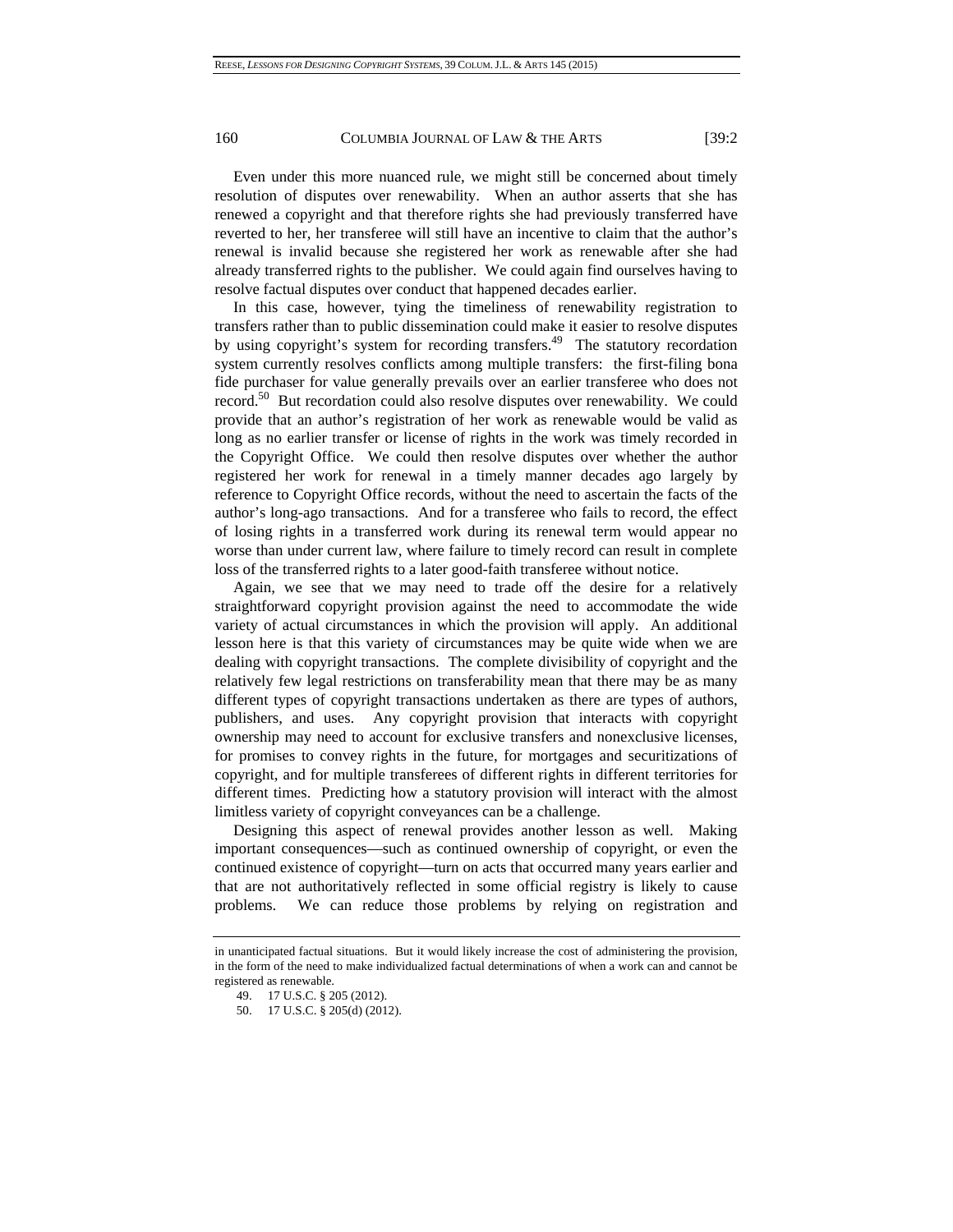recordation systems, though doing so will in some instances extinguish otherwise valid claims.

#### **IV. HOW LONG SHOULD THE INITIAL & RENEWAL TERMS LAST?**

Once we decide how to make a work's copyright renewable, we must turn our attention to renewal itself. First, we need to decide when a renewable copyright will need to be renewed—that is, how long will the initial term last?<sup>51</sup>

A relatively short initial term may help authors. A shorter initial term should mean that, when the time comes to renew, authors are less likely to have died or to have forgotten about their renewal interest, and so authors may be more likely to renew the copyright in their works. Also, more works may have continuing value at the end of a shorter initial term than at the end of a longer one, making reversion more valuable to the author. Most works will probably have a larger audience twenty years after their initial release than forty years after, so an author who regains rights in the work after twenty years stands a better chance of making money during the work's renewal term than an author who regains the copyright after forty years.

Those who see renewal as a path for works to enter the public domain sooner might also favor a short initial term, though the optimal length of the initial term for maximizing this goal is less clear. The shorter the initial term, the sooner unrenewed works will enter the public domain. However, a shorter initial term may also mean that more works overall are renewed than would be the case if the initial term lasted longer. If, as suggested above, works are more likely to retain commercial value at the end of a shorter initial term than at the end of a longer one, then authors may be more likely to renew their works rather than to let them enter the public domain when the initial term ends.

By contrast, the interests of transferees would almost certainly argue against a short initial term. If renewal provides for truly robust reversion of rights to the author, transferees will only be able to effectively acquire rights for the initial term. They'll want the initial term to last as long as possible, so that they can have as long as possible to recoup any investments they make in exploiting those rights.

The entire premise of renewable copyright rejects a transferee's strongest claim that she should be able to acquire copyright for a work's entire term, from the beginning, on whatever terms she can negotiate with the author, and should be able to enjoy that copyright undisturbed until it expires. But adopting a renewable copyright doesn't mean denying that transferees often add value in disseminating copyrighted works and in creating derivative works. Nor does it mean denying that transferees need and deserve to recoup their investments, and that authors may not generally want, or be able, to exploit their works on their own and will rely on

 <sup>51.</sup> We might consider dividing our renewable copyright into more than two parts. Multiple renewals would give the author multiple opportunities to recapture rights in her work, and provide multiple opportunities for a work to enter the public domain if it no longer retains enough value to renew. A full discussion of this possibility is beyond the scope of this lecture, so I proceed on the assumption that we would divide the copyright term for renewable works into only two parts.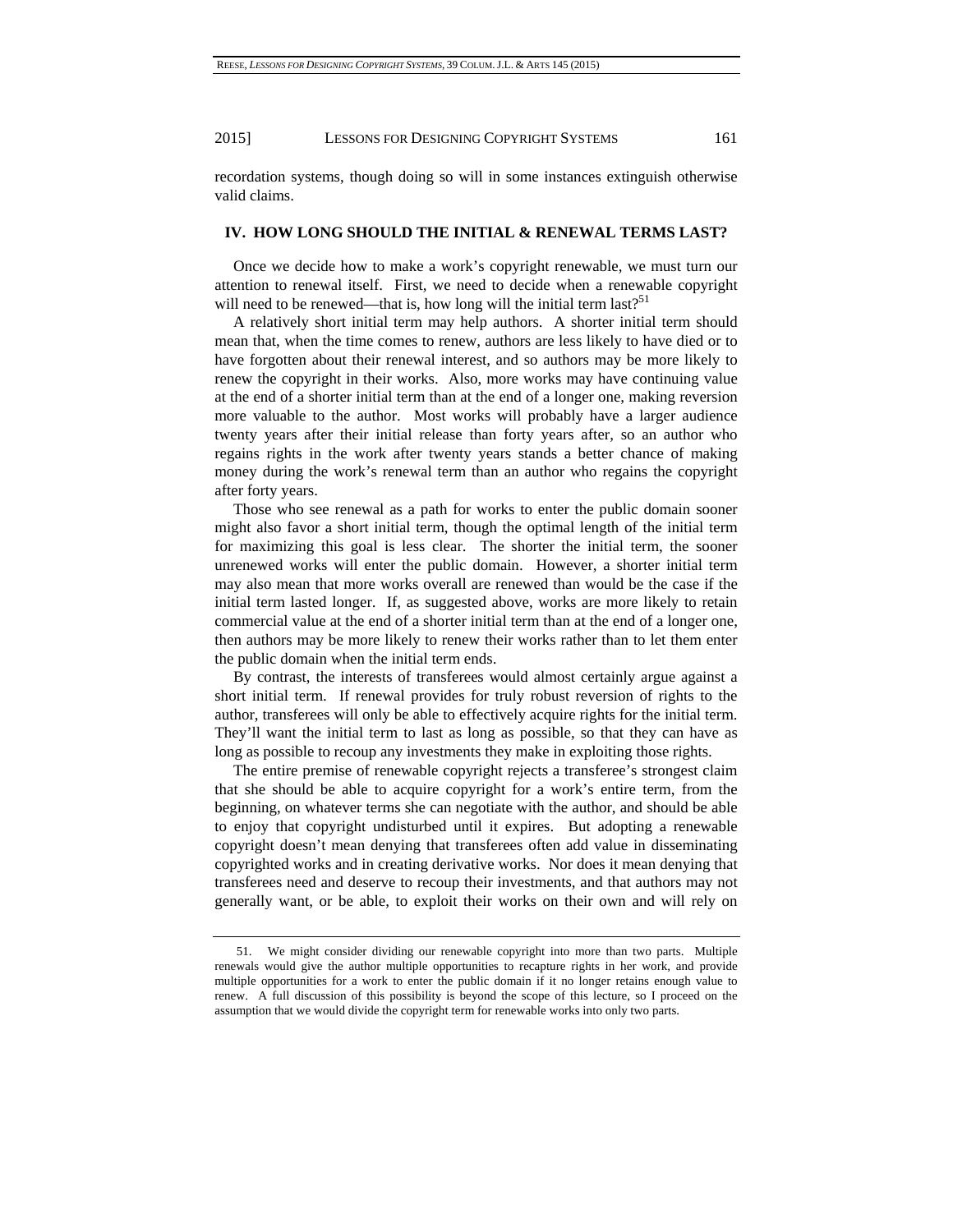transferees to do so. So even while a renewal system insists that at some point the author should have the chance to renegotiate the terms of a transfer for any work that proves to have lasting commercial value, renewal should aim to give transferees rights for long enough that their businesses can succeed and flourish.

From this perspective, the key problem in setting the length of the initial term is that it is hard to know, particularly for all of the many different kinds of works covered by copyright law, what initial period is long enough for transferees to continue to operate successfully in copyright markets, to the benefit of themselves, of authors, and of the consuming public. Empirical evidence is sparse, and the answer may well be different for popular music than for documentary film or contemporary dance. Perhaps the best we can do is look to past experience. Until 1978, a transferee could acquire a copyright with certainty only for twenty-eight years. Any rights beyond that time were entirely contingent.<sup>52</sup> And under current law, a transferee can only acquire a copyright with certainty for thirty-five years, with ownership after that period wholly dependent on whether the author exercises her unwaivable statutory right to terminate the transfer.<sup>53</sup>

Given the relative explosion of authorial production and dissemination over the last century, it seems safe to say that copyright transferees have been able to succeed in a system where they could not acquire copyrights from authors with certainty for longer than twenty-eight or thirty-five years at a time. This suggests that an optional renewal system with an initial term of about twenty-five or thirty years should give transferees enough time to exploit the works they acquire. And a twenty-five or thirty year initial term would offer authors some incentive to choose renewal over termination of transfers if both are available, since termination is available at the earliest only thirty-five years after a transfer is executed.<sup>54</sup>

If a twenty-five or thirty year initial term would give transferees what they need to acquire and exploit copyrightable works, would works still have enough value at the end of that initial term that reversion through renewal would benefit the author? Today, the commercial value of many more works may continue over a longer period of time than in the past. Consider a movie made in 1950. After its initial cinematic release ended, opportunities for continuing to extract value from the film were relatively limited. Most cinemas showed primarily new releases, and wouldn't be interested in showing older movies again. Television offered some possibilities, but in the 1950s and 1960s, there were relatively few television stations, and correspondingly few opportunities to show an old movie on television. Virtually no one had the home screening equipment to create any demand for the sale of prints to the public. Today, of course, the opportunities are much greater.

 <sup>52.</sup> For works created under the 1909 Act, the Supreme Court described an attempt to transfer rights during the renewal term as only a transfer of an "expectancy" or of a "contingent interest." Miller Music Corp. v. Charles N. Daniels, Inc., 362 U.S. 373, 375, 378 (1960); *see also*, Stewart v. Abend, 495 U.S. 207, 217, 219–20 (1990).

 <sup>53. 17</sup> U.S.C. § 203 (2012).

 <sup>54.</sup> In some cases, the termination will not be available until forty years after the grant is executed, or thirty-five years after the work is published, whichever comes first. 17 U.S.C. § 203(a)(3) (2012).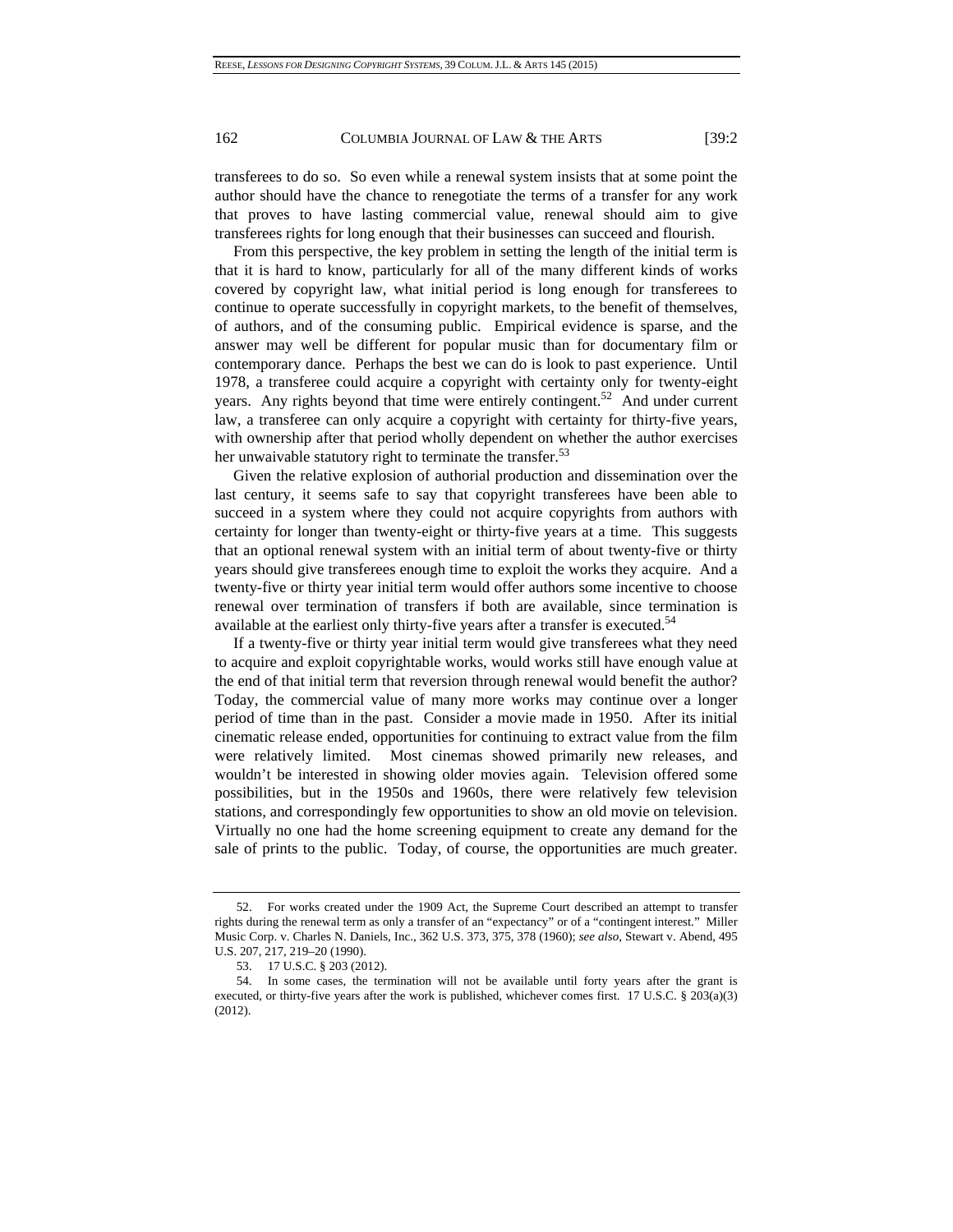Even if movie theaters don't show old films any more often than they did in the 1950s and 1960s, the plethora of television channels available on most cable systems means many more chances for the copyright owner to get paid to show an old movie on TV. On-demand movie streaming services such as Amazon Instant Video and Netflix mean that an old movie can find an audience even if only one person a week wants to watch it, something that wouldn't have been possible before. And the widespread adoption of home video players—both DVD and Bluray players and software for viewing downloaded movies on computers and mobile devices—has created a flourishing market for selling copies of old movies to the general public. Similar changes in technology and markets for many other kinds of works may have similar effects. As a whole, this may mean that many more works will have value for a longer period of time. So a renewal copyright that starts after twenty-five or thirty years may have value for more authors than ever before.

Choosing a twenty-five or thirty year initial term is perhaps not a perfect solution, but it offers another lesson in copyright design. History matters. It certainly isn't determinative, and we should not write the same copyright law we have had in the past just *because* we had that law in the past. But history does matter. We will often have to draft legislation without substantial direct empirical evidence about how the alternatives we might consider would actually operate in practice. To the extent we can look to historical precedents that have worked, at least relatively successfully, we can take some comfort that following such precedents, or at least using them as starting points and making what seem like sensible modifications, may allow new provisions to succeed as well.

However long the initial term lasts for renewable copyrights, we will also need to set the length of the renewal term. The easiest approach would be to have the renewal copyright simply last for the remainder of the work's ordinary term generally, under current U.S. law, the author's life plus seventy years.<sup>55</sup> But we could use the optional renewal system to provide a shorter overall term than we do under current law. And this term could even be shorter than the minimum lifeplus-fifty term generally required by the Berne Convention.<sup>56</sup> This would be possible because in a system in which the author chooses a renewable copyright, she would also be choosing a shorter term, rather than having it imposed upon her.<sup>57</sup> We could, for example, set the total term of protection available for renewable works at seventy years, in the form of a twenty-five or thirty year initial term, plus a forty-five or forty year (respectively) renewal term.

How would the length of such a renewable copyright compare to the default

 <sup>55. 17</sup> U.S.C. § 302(a) (2012). For joint works, the term is generally the life of the last surviving author plus seventy years. 17 U.S.C. § 302(b) (2012).

 <sup>56.</sup> Berne Convention, *supra* note 26, art. 7(1), 7*bis*. For certain kinds of works, the Berne Convention only requires countries to provide shorter terms of protection. Berne Convention, *supra* note 26, arts. 7(2)–(4).

 <sup>57.</sup> Similarly, a shorter total available term of protection for renewable works in an optional renewal system would not run afoul of obligations the United States has undertaken in bilateral or regional free trade agreements to provide a copyright term of life plus seventy years, longer than required by the Berne Convention. *See* R. Anthony Reese, *Copyrightable Subject Matter in the "Next Great Copyright Act,"* 29 BERKELEY TECH. L.J. 1489, 1498 n.37 (2015).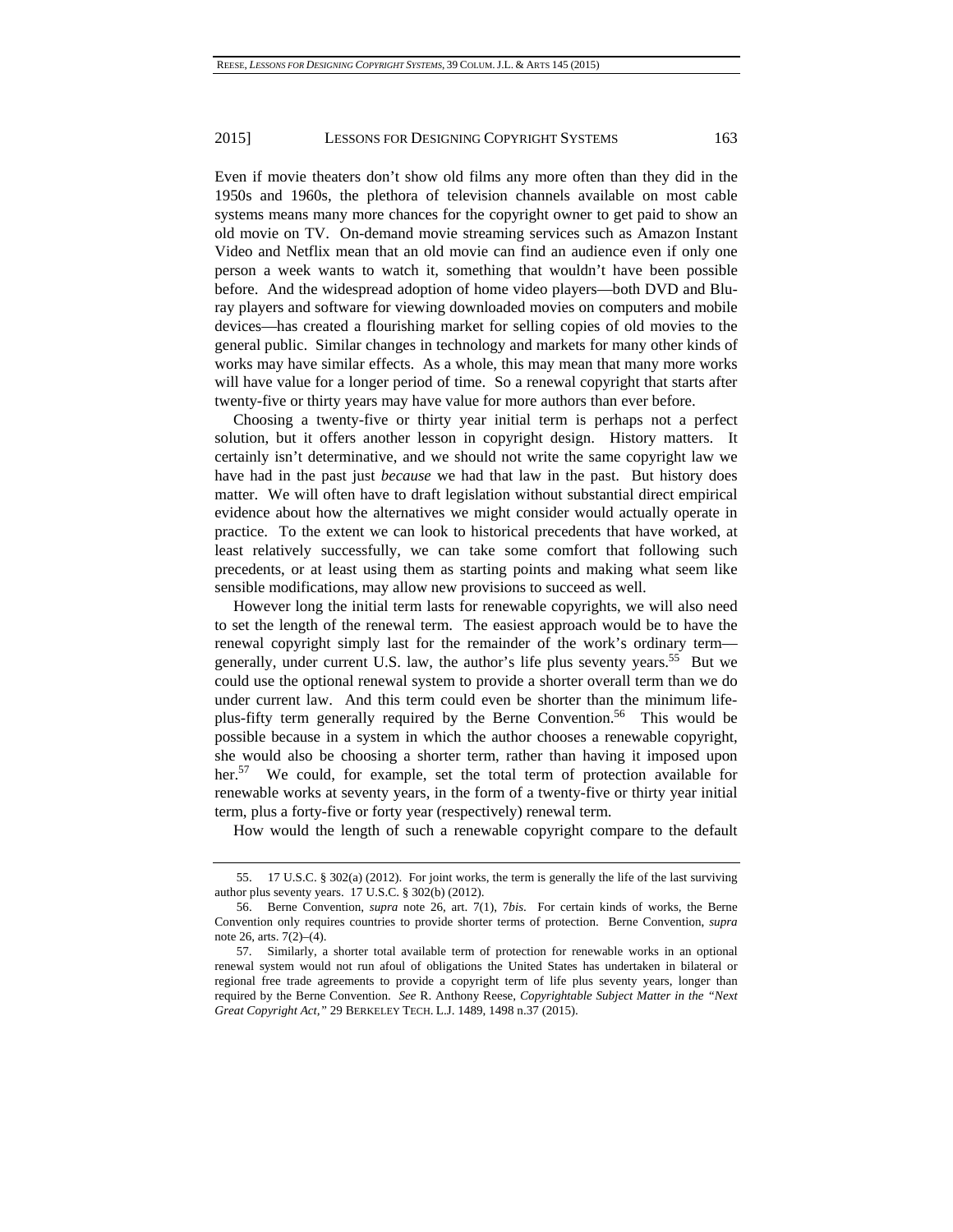unitary copyright provided by the statute? In a few instances, a total available term of seventy years would amount to the same length as the current life-plus-seventy term. For example, if an author died the day after opting in to renewable copyright, the total available term of protection for that author's work (if the copyright were renewed at the end of the initial term) would be the same as if she had not opted for renewal: the life of the author, plus seventy years. Of course, in most instances, a seventy year maximum term would mean that an author who chooses a renewable copyright would, even if she renews the work's copyright, enjoy fewer years of copyright protection than she would enjoy under a life-plus-seventy term, since most authors will not die in the same year in which they opt for renewability.

But if we make the total possible term of protection for a renewable copyright substantially shorter than the ordinary term, that may make optional renewal less attractive to authors in the first place. Whether authors find a total of seventy years of protection available for a renewable copyright substantially less attractive than a term of seventy years after the death of the author will likely depend in large part on how an author values additional years of copyright protection late in the copyright term and after the author's death. The drafters of the 1976 Copyright Act viewed that statute's copyright term for works made for hire as roughly approximating the average length of the term based on the life of the author.<sup>58</sup> If this view holds true now that twenty years have been added to all of the terms originally adopted in the 1976 Act, then on average the current life-plus-seventy term should roughly yield a term of protection of ninety-five years, the length of time that published works made for hire are protected.<sup>59</sup> Therefore, on average, choosing a renewable copyright with a maximum term of seventy years would mean that an author is roughly giving up the value of the copyright on her work in what would otherwise be the last twenty-five years of the copyright term. Of course, since the author will likely be long dead by the time that these last twentyfive years of protection arrive, the author might well place a greater value on having ownership of her work's copyright revert to her, via renewal, at the end of the initial twenty-five or thirty year term. $60$ 

This discussion of how long the initial and renewal terms should last in an optional renewal system suggests more generally the difficulty of reconciling multiple goals in designing copyright systems. Obviously different constituencies—authors, transferees, and the public at large—may have different goals that argue for or against specific provisions. But even designing any particular feature of copyright law may require taking into account differing goals for that feature. Do we want optional renewal in order to improve reversion of

 <sup>58. 1976</sup> HOUSE REPORT, at 135, 137 (stating that "the Register's 1961 Report included statistics indicating that something between 70 and 76 years was then the average equivalent of life-plus-50 years," and setting the term for works made for hire at seventy-five years from publication).

 <sup>59. 17</sup> U.S.C. § 302(c) (2012).

 <sup>60.</sup> Of course, in an optional renewal system, an author would be able to evaluate the desirability of making any particular work renewable on an individual basis, rather than on comparison of average terms. A younger author would likely get a shorter overall term under a seventy-year renewable copyright than under a standard life-plus-seventy copyright, while an older author would likely be giving up fewer total years of protection by opting for a renewable copyright.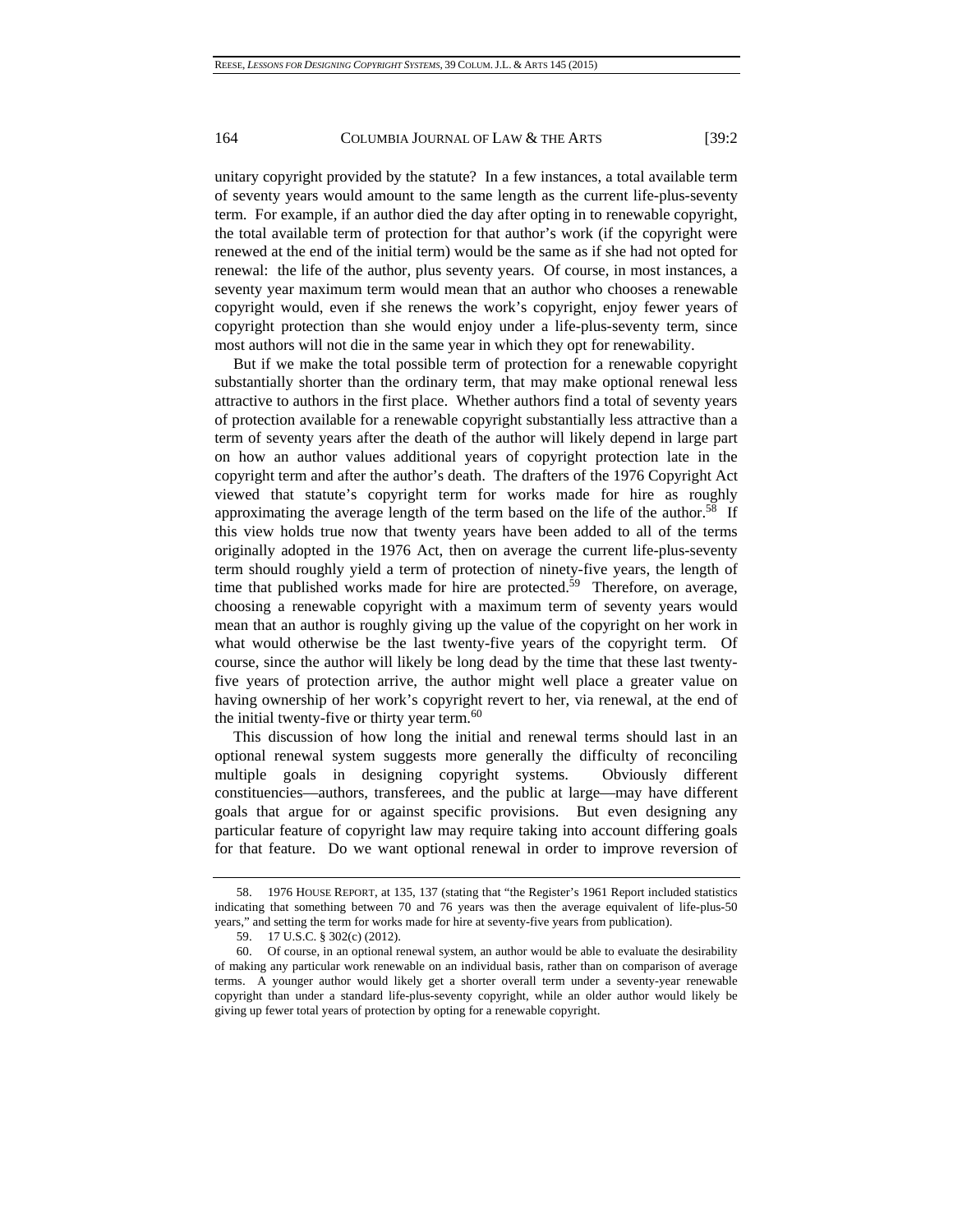rights to the author, or to facilitate early entry of works into public domain, or to reduce the overall length of the copyright term? Or some combination thereof? At the very least, some combination of the first two goals motivates putting a renewal feature into copyright law. But in crafting particular details of a renewal system, these different goals may point in different directions and may require us to sacrifice the fullest achievement of one goal in order to better achieve another.

## **V. RENEWAL AND ITS CONSEQUENCES**

Finally, to design an optional renewal system, we'll have to specify some of the details of actually renewing the copyright, and the reversionary consequences of doing so.

# **A. WHO CAN RENEW?**

The question of who can renew when the time comes will be easy in many cases: the author should get to decide whether to register the work for copyright during its renewal term. But that question becomes more complicated if the author dies before the time comes to renew.

Allowing only a living author to renew seems likely to be unfair in some circumstances. Why should an author who, sadly, dies one day before the time comes to renew not be able to obtain renewal, while an author who renews on the first day possible, and then dies, can secure the much longer total term of protection given by the renewal term? Indeed, reversion might be more important for a work by a deceased author, who may well have left behind dependents whom she can't continue to support.

Therefore, we should probably provide that if the author is not alive when the time comes to renew, *someone* should be able to renew. But who? This is a familiar—and, if you'll pardon the pun, a familial—problem. We encountered it earlier in asking who could register a work as renewable, and past statutes have grappled with it.<sup>61</sup>

We could provide that a deceased author's heirs or devisees succeed to that author's right to renew her work and own the renewal copyright. This solution would be simpler than the current and historical approaches to identifying reversionary parties when the author dies before reversion takes place.<sup>62</sup> We see in the current termination provisions in Section 203 that the statute can become quite complex in mandating which of an author's surviving family members succeed to the author's reversion rights, and in what shares. $63$  You might think that to be a copyright lawyer you wouldn't ever need to understand the term *per stirpes*, but the

 <sup>61.</sup> See *supra*, Part III.A.1.

 <sup>62.</sup> For example, the 1909 Act specified in detail who was entitled to renew if the author was dead when the time came to renew. Renewal could be made "by the widow, widower, or children of the author, if the author be not living, or if such author, widow, widower or children be not living, then the author's executors, or in the absence of a will, his next of kin shall be entitled to a renewal and extension of the copyright." 1909 Act, § 24.

 <sup>63. 17</sup> U.S.C. § 203(a)(2) (2012).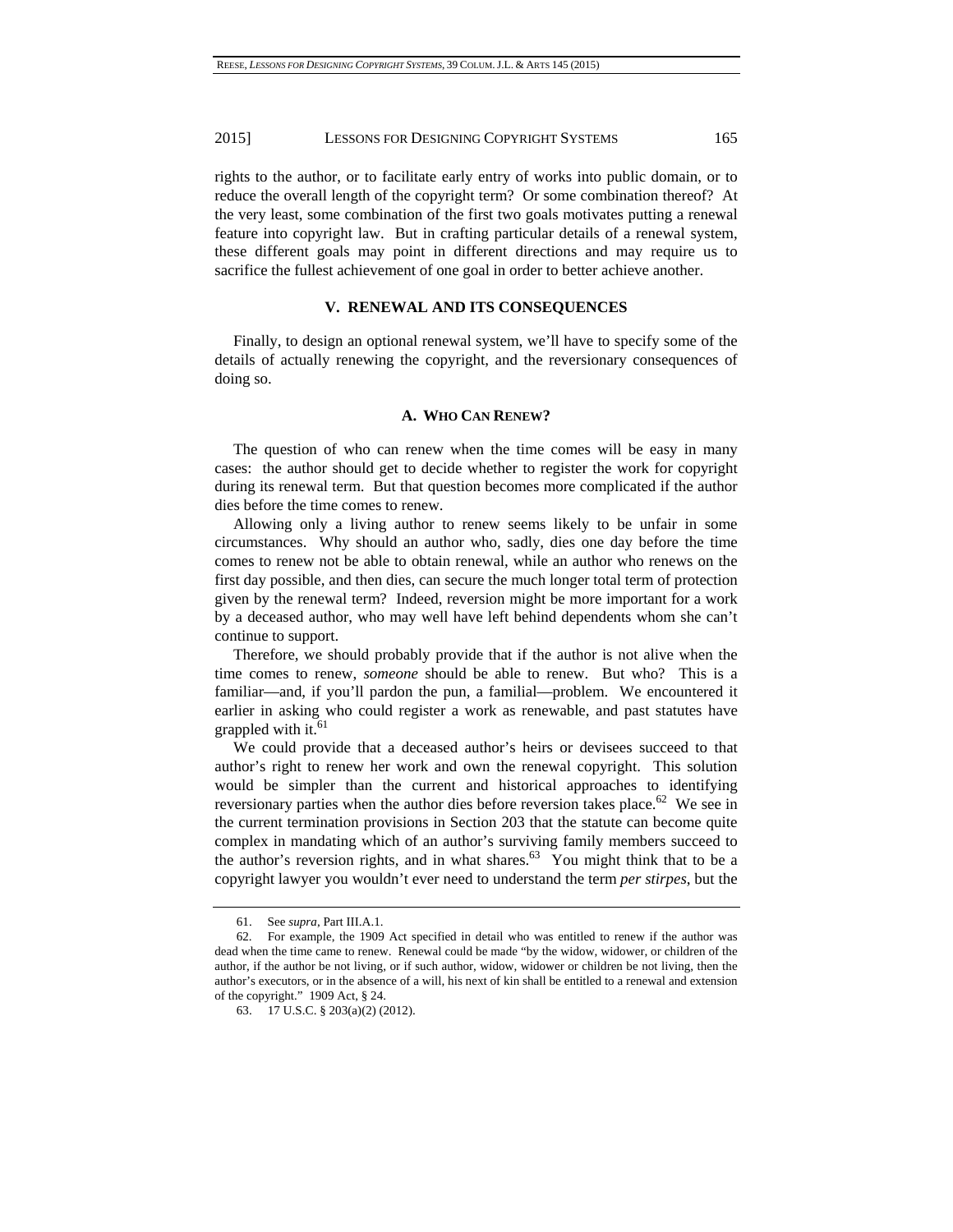termination of transfer provisions would prove you wrong.<sup>64</sup>

These statutory complexities stem largely from concern that without them, a transferee will try to prevent reversion by contracting with the author not only to acquire the author's copyright, but also to require the author to make a will bequeathing to the transferee the right to obtain the reversion. If the publisher imposes such a requirement and the author dies before reversion happens, then the rights that the author transferred would effectively remain with the transferee under the author's will. If one purpose of reversion is to provide a deceased author's surviving family members with the possibility of financial support from exploiting reverted rights in the author's work, allowing the author to designate by will who obtains the reversion can enable a transferee to defeat that purpose.<sup>65</sup>

Perhaps a compromise would let us draft simpler statutory language than the current provisions but would still offer some protection against a transferee demanding that an author leave her post-mortem reversionary interests to the transferee. We could allow an author to designate by will who can renew if the author has died when the time comes for renewal. We could simultaneously provide that any *agreement* to bequeath the right to renew a work's copyright is invalid and unenforceable, and that if an author's will fails to carry out any such agreement it would not be subject to challenge or reformation on that ground. This should prevent transferees from being able to effectively require by contract that authors leave them the renewal copyright by will.<sup>66</sup>

This approach would not, of course, ensure that a deceased author's renewal interest could be exercised by the author's surviving immediate family. The author could choose to bequeath the right to renew to the author's adulterous lover rather than to the author's spouse, or to the author's favorite philanthropic foundation rather than to children that author views as ungrateful sponges. $67$  This solution would thus sacrifice, to some extent, the full implementation of the view that copyright reversion should protect "widows and orphans," and would not take extraordinary steps to ensure that only an author's immediate survivors succeed to the renewal interest. But it would be much simpler than current (and previous) reversion provisions, and it would have the advantage of respecting the author's own testamentary intent.

Again, we see a trade-off between keeping the statute simple and implementing

<sup>64. 17</sup> U.S.C. § 203(a)(2)(C) (2012) provides that if a deceased author is survived by children and/or grandchildren, then the termination rights "of the author's children and grandchildren are in all cases divided among them and exercised on a per stirpes basis according to the number of such author's children represented."

<sup>65</sup>*. See* R. Anthony Reese, *Reflections on the Intellectual Commons: Two Perspectives on Copyright Duration and Reversion*, 47 STAN. L. REV. 707, 727–29, 733 (1995).

 <sup>66.</sup> Of course, this approach would not effectively address the problems of the *in terrorem* effect of publishers including in their contracts a clause requiring the author to leave the renewal interest by will to the publisher. Many authors might not know that this contractual clause would be unenforceable under copyright law, and might therefore comply with the clause and will their termination interests to their publishers, even if they would prefer not to do so.

 <sup>67.</sup> For an example of a case in which an author apparently attempted to will his renewal copyright interests to a philanthropic foundation rather than to his estranged children, see Saroyan v. William Saroyan Found., 675 F. Supp. 843 (S.D.N.Y. 1987).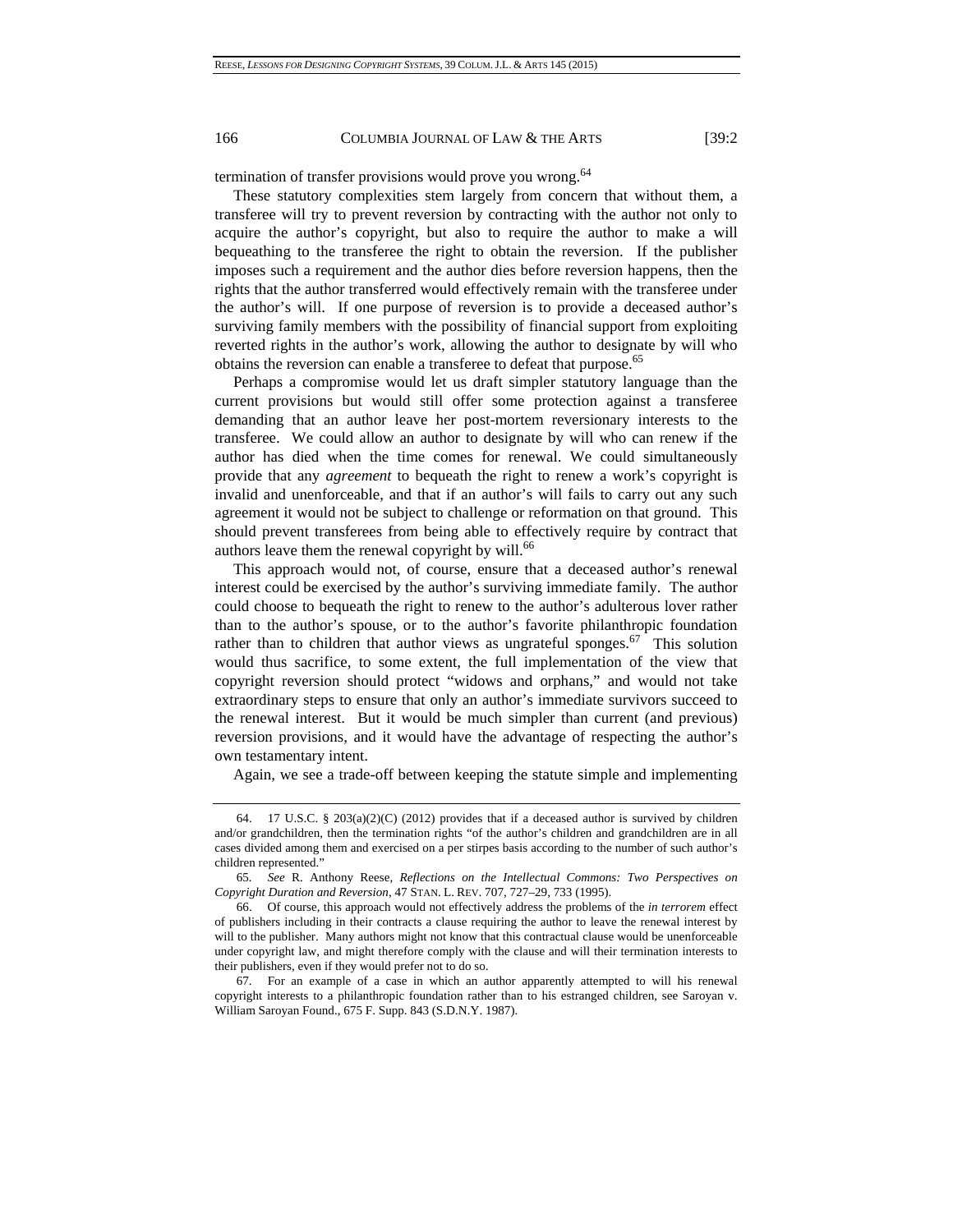the full range of statutory goals. To the extent that we intend reversion to benefit the author and her immediate family, we face a choice. We can accept that deferring to the ordinary rules regarding transfer of property on death will sometimes not benefit that family. Or we can try to ensure that the author's immediate family gets to renew, but at the cost of a more complicated statute and of potentially complicated interactions between copyright law and the law of wills and estates.

## **B. REVERSION UPON RENEWAL**

Finally, we need to consider the reversionary consequences of renewal. The consequence of failure to renew would be straightforward: the work would enter the public domain. And the basic reversionary consequence of renewal is clear: copyright in the work during the renewal term should vest in the author, or the author's heirs or devisees, free of any transfers made or promised during the work's initial copyright term. As noted earlier, to help ensure that reversion operates this way, the statute must provide, as the 1909 Act did not, that neither the author nor anyone else can validly convey any rights in the renewal copyright during the work's initial copyright term. The statute should expressly make any purported conveyance or promise to convey such rights invalid and unenforceable.

But other questions about how robust reversion should be are more complex—in particular, questions about the effect of reversion on derivative works. Assume that, during a work's initial copyright term, the work's author licenses someone else to produce a derivative work. When the author renews the copyright, and the renewal copyright vests in the author, must the licensee renegotiate a new license to use the author's work in the licensee's derivative work during the renewal term?

U.S. law has taken different approaches to this issue at different times. Under the 1909 Act, the *Stewart v. Abend* decision, involving Jimmy Stewart's and Alfred Hitchcock's movie *Rear Window*, made clear that the owner of the derivative work did have to negotiate with the owner of the underlying work's renewal copyright in order to keep using the derivative work.<sup>68</sup> By contrast, the current termination of transfer provisions allow a transferee to continue to use a derivative work that it prepared under the terms of the transfer, even after the transfer of the right to make the derivative work is terminated.<sup>69</sup>

Recall that for an optional renewal system we need to provide authors an incentive to choose to make their works renewable.<sup>70</sup> If renewal were to provide reversion of copyright ownership to the author that includes the derivative work right, this would offer authors a stronger incentive to opt in. Certainly, if optional renewal were an alternative to the termination of transfers regime, rather than a replacement for it, providing reversion of the derivative work right could encourage authors to opt for renewal by making it more advantageous than termination, which does not allow a terminating author (or her successors) to completely reclaim the

 <sup>68.</sup> Stewart v. Abend, 495 U.S. 207, 220–30 (1990); *see* Reese, *supra* note 65, at 731–32.

 <sup>69. 17</sup> U.S.C. § 203(b)(1) (2012).

 <sup>70.</sup> *See supra*, Part II.B.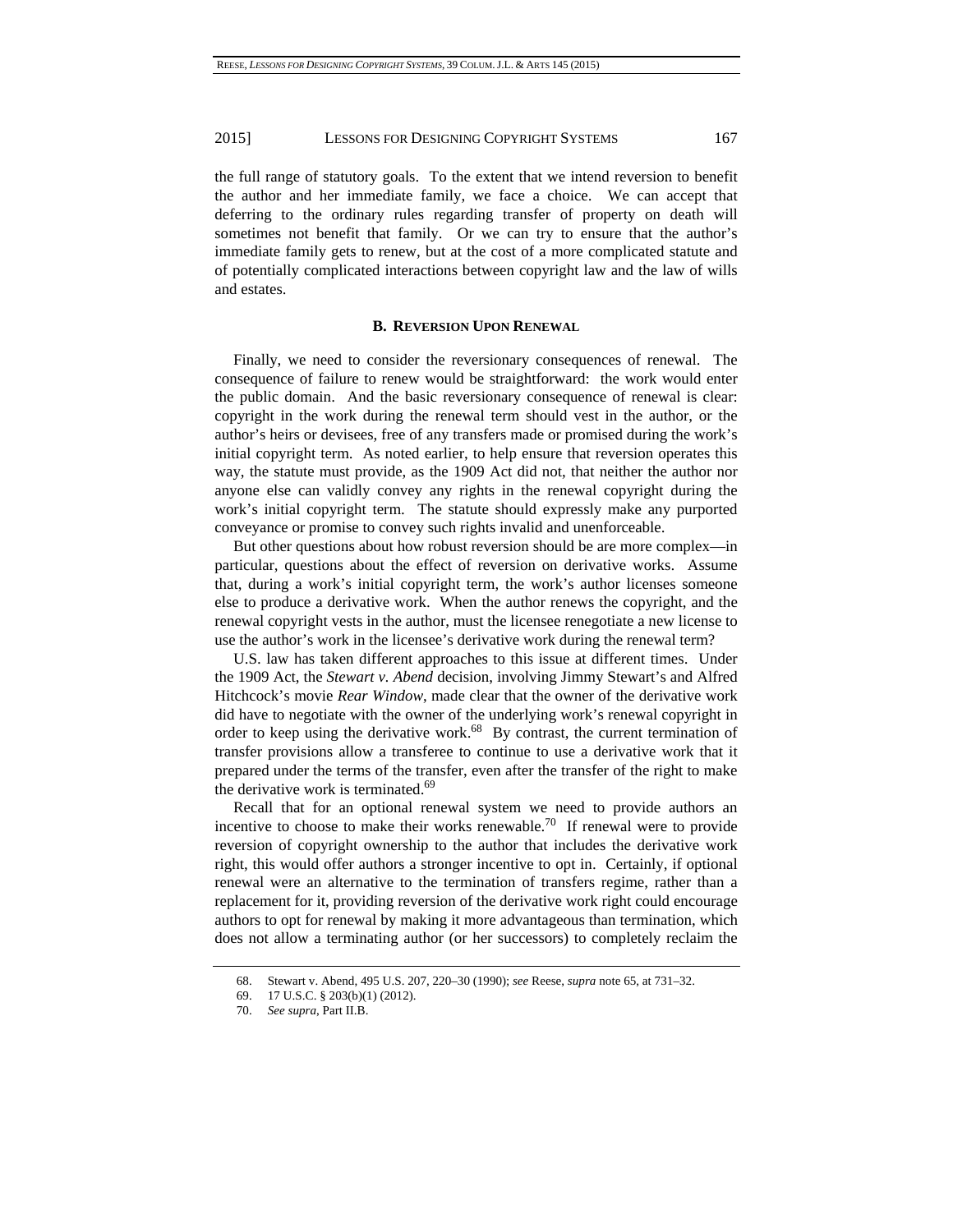derivative work right.

Allowing a renewing author to recapture the derivative work right should also reduce post-reversion disputes about whether or not a transferee has prepared a derivative work. Under current termination law, a terminated transferee has every incentive to argue that it has not simply exploited an author's work but has prepared a derivative work, so that the transferee can enjoy the privilege to continue using the work after termination.<sup>71</sup> A book publisher, for example, might claim that its final published edition of an author's novel is a derivative work representing the publisher's editorial revisions to the version that the author originally submitted.<sup>72</sup> If that claim is correct, then even after termination of the author's book contract, the publisher could continue to market the novel under the current termination provisions. If, by contrast, an author who *renews* a renewable copyright could reclaim *all* previously transferred rights in her work, including the right to make and use derivative works, then the incentive for a transferee to claim to have prepared a derivative work should disappear.

Nevertheless, such complete reversion has its downsides. It burdens the creators of derivative works. Their inability to secure from the outset the right to use the underlying work for the entire copyright term often means that they won't be able to effectively exploit their own creative authorial contributions during the underlying work's renewal term (or will have to pay a substantially greater price to do so).<sup>73</sup> Complete reversion burdens the public as well, since if the renewing author of the underlying work and the author of the derivative work can't agree on a new license, the public will not have access to the derivative work for the remainder of the underlying work's copyright term.<sup>74</sup>

Complete reversion might even create problems for the author who chooses to make her work renewable. Imagine an author opts in to a renewable copyright for her work. Next, imagine that ten years before the work is due for renewal, a producer wants to make a derivative work based on the author's work. This might be a movie version of a novel, or a movie or television "reboot" of a comic book series. Of course, the author can only effectively convey derivative rights to the producer for ten years, because, as discussed above, rights during the renewal term cannot be conveyed in advance (and advance promises to convey such rights are not enforceable). But the producer may not be able to justify the investment needed to produce the derivative work if the producer will only have ten years to recoup that investment. In this situation, even if the parties can agree on financial terms, the derivative use won't get made, and the author of the underlying work won't get paid. Ten years later, once that author has renewed the copyright and can freely grant derivative rights for the much-longer remainder of the renewal copyright term, the producer may no longer be interested in creating the derivative

 <sup>71. 17</sup> U.S.C. § 203(b)(1) (2012).

 <sup>72.</sup> The statute's definition of "derivative work" includes "[a] work consisting of editorial revisions . . . which, as a whole, represent an original work of authorship." 17 U.S.C. § 101 (2012) (defining "derivative work").

<sup>73</sup>*. See, e.g.*, Rohauer v. Killiam Shows, Inc., 551 F.2d 484 (2d Cir. 1977).

 <sup>74.</sup> Reese, *supra* note 65, at 746–47.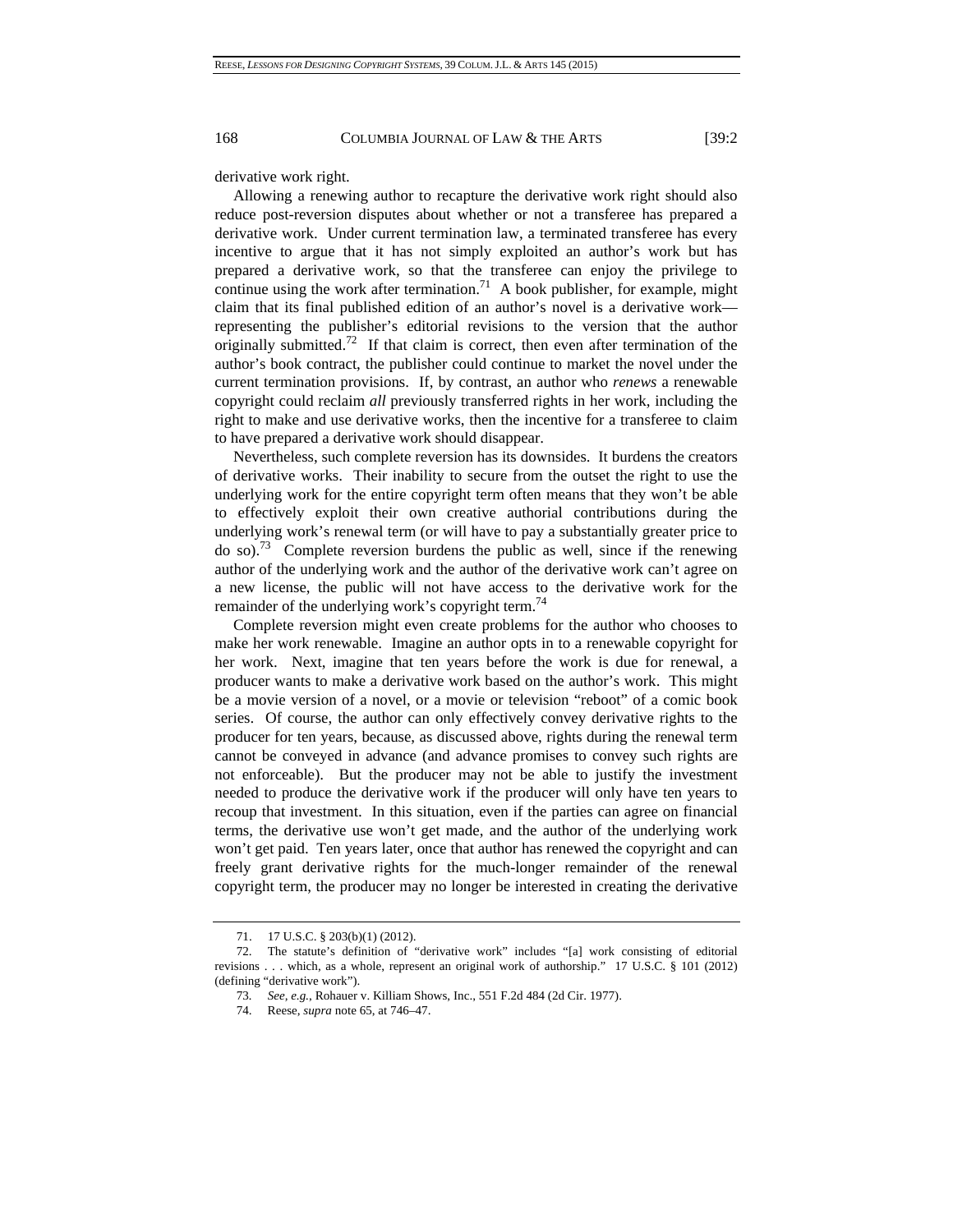work.

We could address this problem, even if we provide complete reversion, by tweaking our approach to the inalienability of renewal term rights during the initial term.75 Instead of forbidding all transfers of renewal-term rights entered into before renewal occurs, we could enforce pre-renewal transfers and licenses *if* they are entered into during, for example, the last five years of the initial copyright term.<sup>76</sup> This would allow the author to convey renewal term rights when the renewal term is approaching, and should make rights in the work more marketable late in the initial term than they otherwise would be. And if we relax the inalienability of renewal-term rights only late in the initial term, then in most instances there should already be sufficient information about the long-term value of the work for the author to be able to strike a deal on terms similar to those she could get after she renewed.

Once again, though, this solution means making the statute more complex, and possibly opening the door to unintended consequences (particularly for attempts to circumvent the goal of strong reversion of renewal-term rights to the author), in order to deal with issues perhaps only faced by a relatively small subset of authors.

#### **VI. CONCLUSION**

There are many other aspects of an optional renewal system that could be discussed, but I will conclude by summarizing what I think are the most important lessons that trying to design such a system can teach us more generally about designing copyright systems.

First, and perhaps most importantly, our international obligations will significantly constrain our choices in creating a new copyright act. The next general copyright revision will be the first that we undertake while being bound by most of these obligations. These international constraints mean that many ideas we might want to try would have to be implemented on a voluntary basis, which will put a premium on finding ways to encourage authors or copyright owners to choose something different than what they are guaranteed by international agreements.

Second, we are likely to continually face the trade-off between drafting simple, straightforward statutory language and providing targeted solutions for particular issues faced only by some authors in some situations. We may decide that those specific issues are important enough to address in the act. But the more we draft the statute to cover special circumstances, the more exceptions and refinements we'll need to add to the basic rules. This will make the statute more complicated, less understandable, and potentially more susceptible to misinterpretation or

 <sup>75.</sup> See *supra*, Part I.B.

 <sup>76.</sup> The current termination provisions already provide an exception to the basic rule that transfers of reverted rights are not valid unless made after the rights have reverted. That exception validates retransfers of reverted rights back to the terminated original transferee, as long as the subsequent transfer is made after a notice of termination is served on the grantee being terminated. 17 U.S.C. § 203(b)(4) (2012). Because notice can be served as much as ten years in advance of the date of termination, a terminating party can under this exception regrant rights that will revert to it up to ten years before the reversion actually takes place. 17 U.S.C. § 203(a)(4) (2012).